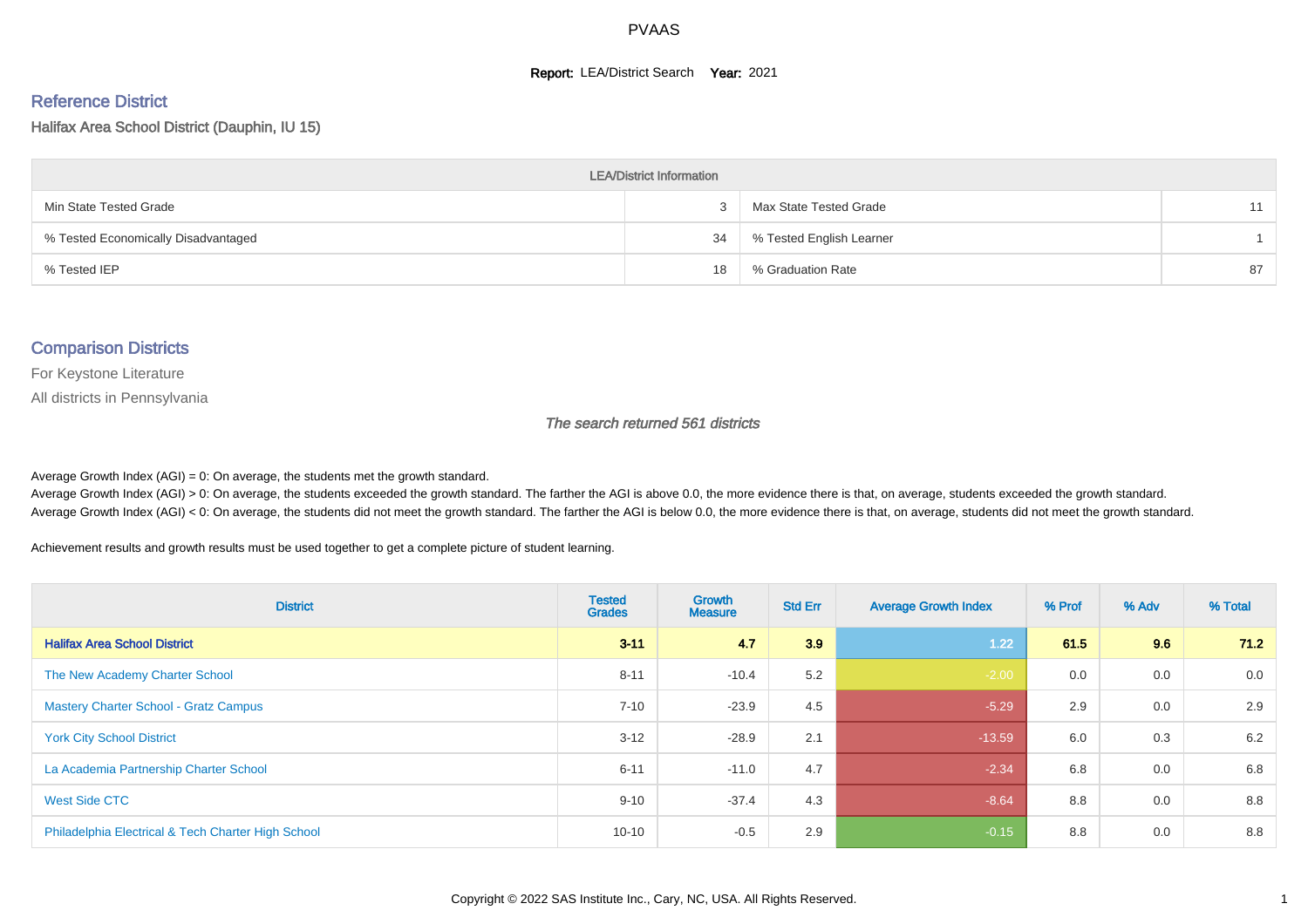| <b>District</b>                                                       | <b>Tested</b><br><b>Grades</b> | <b>Growth</b><br><b>Measure</b> | <b>Std Err</b> | <b>Average Growth Index</b> | % Prof | % Adv   | % Total |
|-----------------------------------------------------------------------|--------------------------------|---------------------------------|----------------|-----------------------------|--------|---------|---------|
| <b>Halifax Area School District</b>                                   | $3 - 11$                       | 4.7                             | 3.9            | 1.22                        | 61.5   | 9.6     | 71.2    |
| Esperanza Cyber Charter School                                        | $3 - 11$                       | 7.1                             | 6.1            | 1.16                        | 9.1    | 0.0     | 9.1     |
| <b>Innovative Arts Academy Charter School</b>                         | $6 - 11$                       | $-9.1$                          | 3.7            | $-2.44$                     | 9.5    | 0.0     | 9.5     |
| Propel Charter School - Braddock Hills                                | $3 - 11$                       | $-13.6$                         | 3.6            | $-3.81$                     | 9.7    | 1.6     | 11.3    |
| Aliquippa School District                                             | $3 - 11$                       | $-9.0$                          | 4.2            | $-2.14$                     | 11.0   | 0.0     | 11.0    |
| <b>Clairton City School District</b>                                  | $3 - 11$                       | 3.5                             | 3.7            | 0.95                        | 13.4   | 0.0     | 13.4    |
| <b>Sto-Rox School District</b>                                        | $3 - 10$                       | 6.6                             | 3.7            | 1.80                        | 13.4   | $0.0\,$ | 13.4    |
| People For People Charter School                                      | $3 - 12$                       | 13.3                            | 5.5            | 2.43                        | 13.5   | 0.0     | 13.5    |
| <b>Propel Charter School-Montour</b>                                  | $3 - 10$                       | $-10.7$                         | 3.9            | $-2.71$                     | 13.7   | 0.0     | 13.7    |
| <b>Chester-Upland School District</b>                                 | $3 - 11$                       | $-0.3$                          | 2.7            | $-0.09$                     | 13.8   | 0.8     | 14.6    |
| <b>Dauphin County Technical School</b>                                | $9 - 11$                       | $-45.5$                         | 2.6            | $-17.72$                    | 14.4   | 2.5     | 16.9    |
| <b>Steelton-Highspire School District</b>                             | $3 - 11$                       | $-11.8$                         | 3.5            | $-3.40$                     | 14.5   | 0.0     | 14.5    |
| <b>Universal Audenried Charter School</b>                             | $9 - 11$                       | $-5.8$                          | 2.4            | $-2.40$                     | 14.6   | 0.0     | 14.6    |
| <b>Lancaster School District</b>                                      | $3 - 12$                       | $-15.8$                         | 1.5            | $-10.90$                    | 14.6   | 2.3     | 16.9    |
| Dr Robert Ketterer Charter School Inc                                 | $6 - 12$                       | 10.1                            | 5.0            | 2.04                        | 14.9   | 0.4     | 15.3    |
| <b>Sugar Valley Rural Charter School</b>                              | $3 - 11$                       | $-11.0$                         | 4.5            | $-2.46$                     | 14.9   | 0.0     | 14.9    |
| Preparatory Charter School Of Mathematics, Science, Tech, And Careers | $9 - 10$                       | $-4.0$                          | 2.5            | $-1.59$                     | 15.0   | 0.0     | 15.0    |
| <b>Harrisburg City School District</b>                                | $3 - 11$                       | $-0.4$                          | 2.1            | $-0.19$                     | 15.1   | 0.4     | 15.5    |
| Maritime Academy Charter School                                       | $3 - 10$                       | $-11.4$                         | 3.5            | $-3.29$                     | 15.2   | 0.0     | 15.2    |
| <b>Propel Charter School-Homestead</b>                                | $3 - 11$                       | $-11.7$                         | 4.1            | $-2.84$                     | 15.9   | 0.0     | 15.9    |
| Perseus House Charter School Of Excellence                            | $6 - 11$                       | $-5.2$                          | 3.0            | $-1.72$                     | 16.5   | 0.0     | 16.5    |
| <b>Tech Freire Charter School</b>                                     | $9 - 11$                       | 9.3                             | 2.9            | 3.26                        | 18.0   | 1.1     | 19.1    |
| <b>Farrell Area School District</b>                                   | $3 - 11$                       | $-10.4$                         | 4.3            | $-2.41$                     | 19.0   | 0.0     | 19.0    |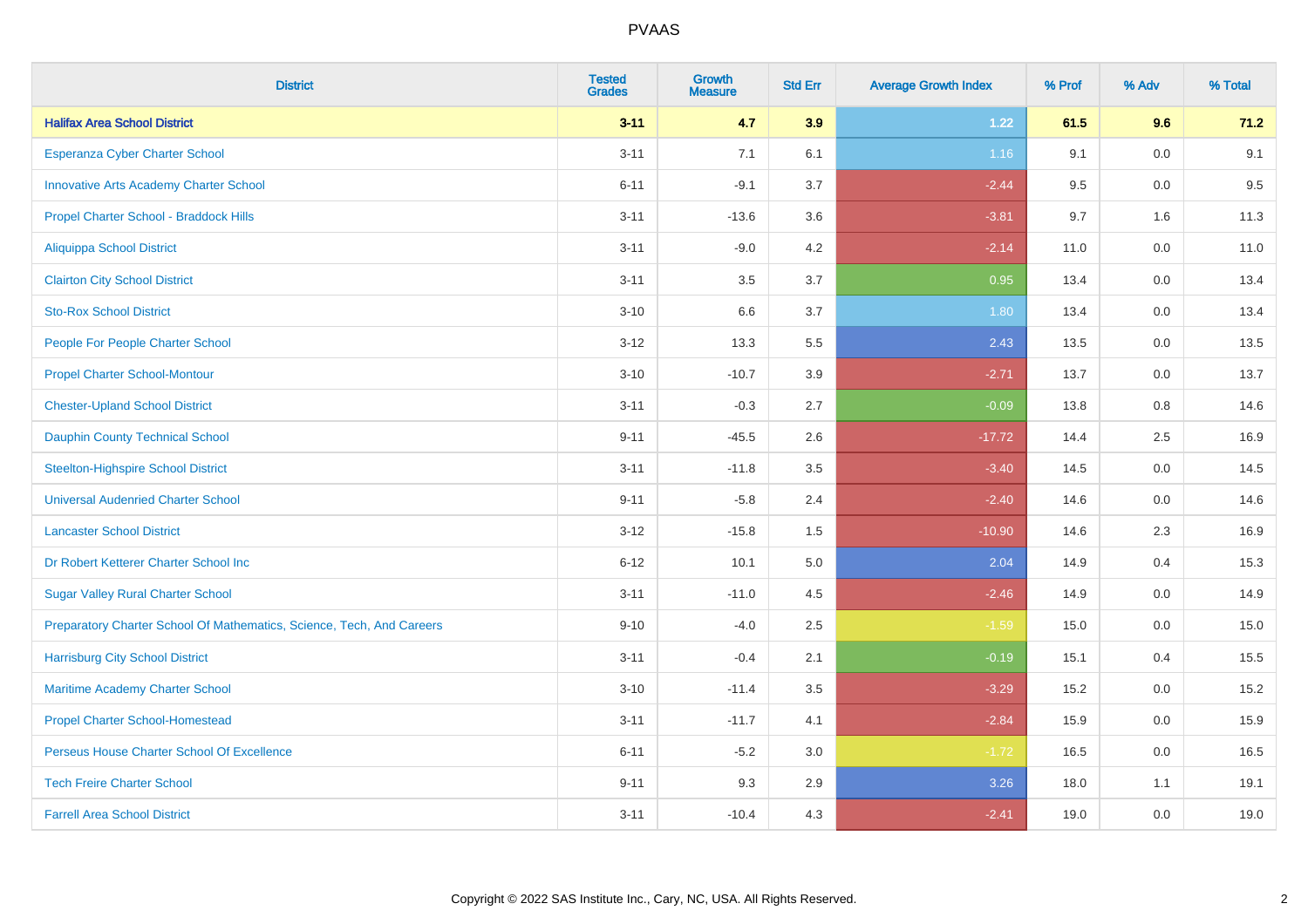| <b>District</b>                                        | <b>Tested</b><br><b>Grades</b> | Growth<br><b>Measure</b> | <b>Std Err</b> | <b>Average Growth Index</b> | % Prof | % Adv   | % Total |
|--------------------------------------------------------|--------------------------------|--------------------------|----------------|-----------------------------|--------|---------|---------|
| <b>Halifax Area School District</b>                    | $3 - 11$                       | 4.7                      | 3.9            | 1.22                        | 61.5   | 9.6     | 71.2    |
| <b>Rochester Area School District</b>                  | $3 - 11$                       | $-13.2$                  | 4.6            | $-2.89$                     | 19.5   | 1.3     | 20.8    |
| Philipsburg-Osceola Area School District               | $3 - 11$                       | $-24.8$                  | 3.3            | $-7.43$                     | 19.7   | 2.6     | 22.4    |
| <b>Lawrence County CTC</b>                             | $10 - 11$                      | $-21.7$                  | 3.6            | $-6.05$                     | 19.8   | 0.0     | 19.8    |
| <b>Gillingham Charter School</b>                       | $3 - 11$                       | $-4.4$                   | 5.6            | $-0.77$                     | 20.8   | 8.3     | 29.2    |
| Mastery Charter School - Shoemaker Campus              | $7 - 10$                       | 4.1                      | 3.0            | 1.34                        | 20.9   | 3.3     | 24.2    |
| Multicultural Academy Charter School                   | $9 - 11$                       | 9.5                      | $3.5\,$        | 2.69                        | 22.0   | $0.0\,$ | 22.0    |
| <b>Turkeyfoot Valley Area School District</b>          | $3 - 12$                       | $-4.3$                   | 5.6            | $-0.76$                     | 22.0   | 5.1     | 27.1    |
| <b>Columbia-Montour AVTS</b>                           | $9 - 10$                       | $-12.5$                  | 3.0            | $-4.16$                     | 22.3   | 0.6     | 22.9    |
| <b>Tacony Academy Charter School</b>                   | $3 - 11$                       | $-14.7$                  | 3.0            | $-4.82$                     | 22.4   | 1.8     | 24.1    |
| Jefferson County-Dubois AVTS                           | $9 - 11$                       | $-16.2$                  | 3.9            | $-4.16$                     | 23.0   | 0.0     | 23.0    |
| <b>Williams Valley School District</b>                 | $3 - 11$                       | $-7.3$                   | 3.4            | $-2.13$                     | 23.2   | 0.0     | 23.2    |
| <b>Chester Charter Scholars Academy Charter School</b> | $3 - 12$                       | 8.4                      | 4.1            | 2.03                        | 23.4   | 0.0     | 23.4    |
| <b>Norristown Area School District</b>                 | $3 - 12$                       | $-12.8$                  | 1.6            | $-7.98$                     | 23.5   | 2.3     | 25.7    |
| Lincoln Leadership Academy Charter School              | $3 - 12$                       | 14.2                     | 6.4            | 2.22                        | 23.5   | 0.0     | 23.5    |
| <b>Executive Education Academy Charter School</b>      | $3 - 10$                       | $-6.5$                   | 3.1            | $-2.08$                     | 23.7   | 2.2     | 25.8    |
| <b>Lebanon School District</b>                         | $3 - 11$                       | $-1.6$                   | 1.9            | $-0.80$                     | 24.4   | 2.6     | 27.0    |
| <b>Reading School District</b>                         | $3 - 11$                       | 10.1                     | 1.4            | 7.25                        | 24.7   | 2.4     | 27.2    |
| Imhotep Institute Charter High School                  | $9 - 11$                       | $-5.3$                   | 5.8            | $-0.92$                     | 25.0   | 0.0     | 25.0    |
| <b>Allentown City School District</b>                  | $3 - 12$                       | 5.3                      | 1.4            | 3.88                        | 25.3   | 2.7     | 28.0    |
| <b>Erie City School District</b>                       | $3 - 12$                       | $-14.5$                  | 1.6            | $-9.26$                     | 25.4   | 3.0     | 28.4    |
| <b>Greater Johnstown School District</b>               | $3 - 11$                       | $-3.1$                   | 2.6            | $-1.19$                     | 26.1   | 0.0     | 26.1    |
| <b>Mahanoy Area School District</b>                    | $3 - 10$                       | $-9.0$                   | 3.6            | $-2.49$                     | 26.2   | 1.6     | 27.9    |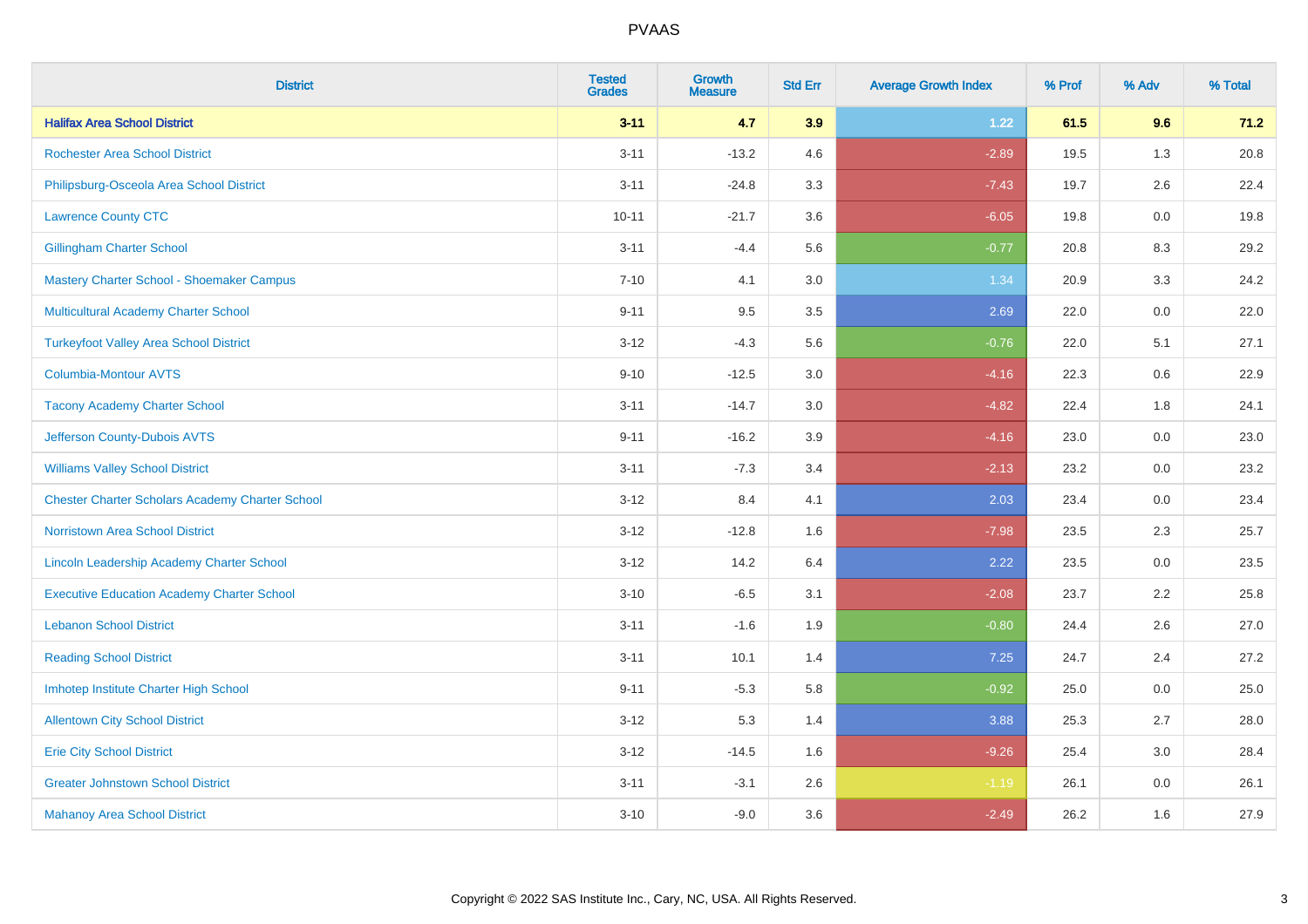| <b>District</b>                                  | <b>Tested</b><br><b>Grades</b> | <b>Growth</b><br><b>Measure</b> | <b>Std Err</b> | <b>Average Growth Index</b> | % Prof | % Adv   | % Total |
|--------------------------------------------------|--------------------------------|---------------------------------|----------------|-----------------------------|--------|---------|---------|
| <b>Halifax Area School District</b>              | $3 - 11$                       | 4.7                             | 3.9            | 1.22                        | 61.5   | 9.6     | 71.2    |
| Community Academy Of Philadelphia Charter School | $3 - 11$                       | 5.8                             | 2.7            | 2.12                        | 26.7   | 0.9     | 27.6    |
| <b>Roberto Clemente Charter School</b>           | $3 - 12$                       | 2.2                             | 4.9            | 0.45                        | 27.5   | $5.0\,$ | 32.5    |
| Salisbury-Elk Lick School District               | $3 - 11$                       | $-13.5$                         | 5.9            | $-2.30$                     | 27.8   | 0.0     | 27.8    |
| <b>Shade-Central City School District</b>        | $3 - 11$                       | $-5.9$                          | 4.6            | $-1.28$                     | 27.8   | 0.0     | 27.8    |
| <b>Mastery Charter School - Pickett Campus</b>   | $6 - 10$                       | 5.6                             | 5.7            | 1.00                        | 27.8   | 0.0     | 27.8    |
| <b>Northern Lehigh School District</b>           | $3 - 12$                       | $-10.4$                         | 2.7            | $-3.82$                     | 28.0   | 9.3     | 37.3    |
| <b>Northern Lebanon School District</b>          | $3 - 11$                       | 0.4                             | 2.5            | 0.15                        | 28.0   | 3.0     | 31.0    |
| <b>Keystone Education Center Charter School</b>  | $3 - 12$                       | $-12.9$                         | 5.9            | $-2.19$                     | 28.0   | 0.0     | 28.0    |
| <b>Port Allegany School District</b>             | $3 - 11$                       | 4.4                             | 3.6            | 1.21                        | 28.1   | 9.4     | 37.5    |
| <b>Williamsburg Community School District</b>    | $3 - 11$                       | $-14.3$                         | 4.1            | $-3.48$                     | 28.3   | 0.0     | 28.3    |
| <b>Shenandoah Valley School District</b>         | $3 - 11$                       | 9.7                             | 3.9            | 2.49                        | 28.3   | 5.0     | 33.3    |
| <b>MaST Community Charter School II</b>          | $3 - 10$                       | 4.4                             | 3.2            | 1.37                        | 28.4   | 3.4     | 31.8    |
| <b>Mastery Charter School - Thomas Campus</b>    | $3 - 10$                       | 2.1                             | $6.2\,$        | 0.33                        | 28.6   | 0.0     | 28.6    |
| Urban Pathways 6-12 Charter School               | $6 - 11$                       | 4.8                             | 6.4            | 0.75                        | 28.6   | 0.0     | 28.6    |
| <b>Columbia Borough School District</b>          | $3 - 12$                       | $-3.1$                          | 3.5            | $-0.89$                     | 29.5   | 1.9     | 31.4    |
| <b>Penns Manor Area School District</b>          | $3 - 12$                       | $-17.0$                         | 3.7            | $-4.52$                     | 29.7   | 3.1     | 32.8    |
| <b>Pottstown School District</b>                 | $3 - 12$                       | $-4.0$                          | 2.4            | $-1.68$                     | 29.8   | 1.2     | 31.0    |
| <b>Washington School District</b>                | $3 - 11$                       | $-4.9$                          | 2.8            | $-1.76$                     | 30.1   | 2.4     | 32.5    |
| Morrisville Borough School District              | $3 - 11$                       | 4.8                             | 4.3            | 1.10                        | 30.2   | 2.3     | 32.6    |
| <b>Mckeesport Area School District</b>           | $3 - 12$                       | 9.0                             | 2.4            | 3.72                        | 31.0   | 4.5     | 35.5    |
| <b>KIPP Dubois Charter School</b>                | $9 - 10$                       | 4.7                             | 3.3            | 1.40                        | 31.0   | 1.4     | 32.4    |
| <b>Bristol Township School District</b>          | $3 - 11$                       | $-13.9$                         | 2.0            | $-7.05$                     | 31.0   | 3.7     | 34.7    |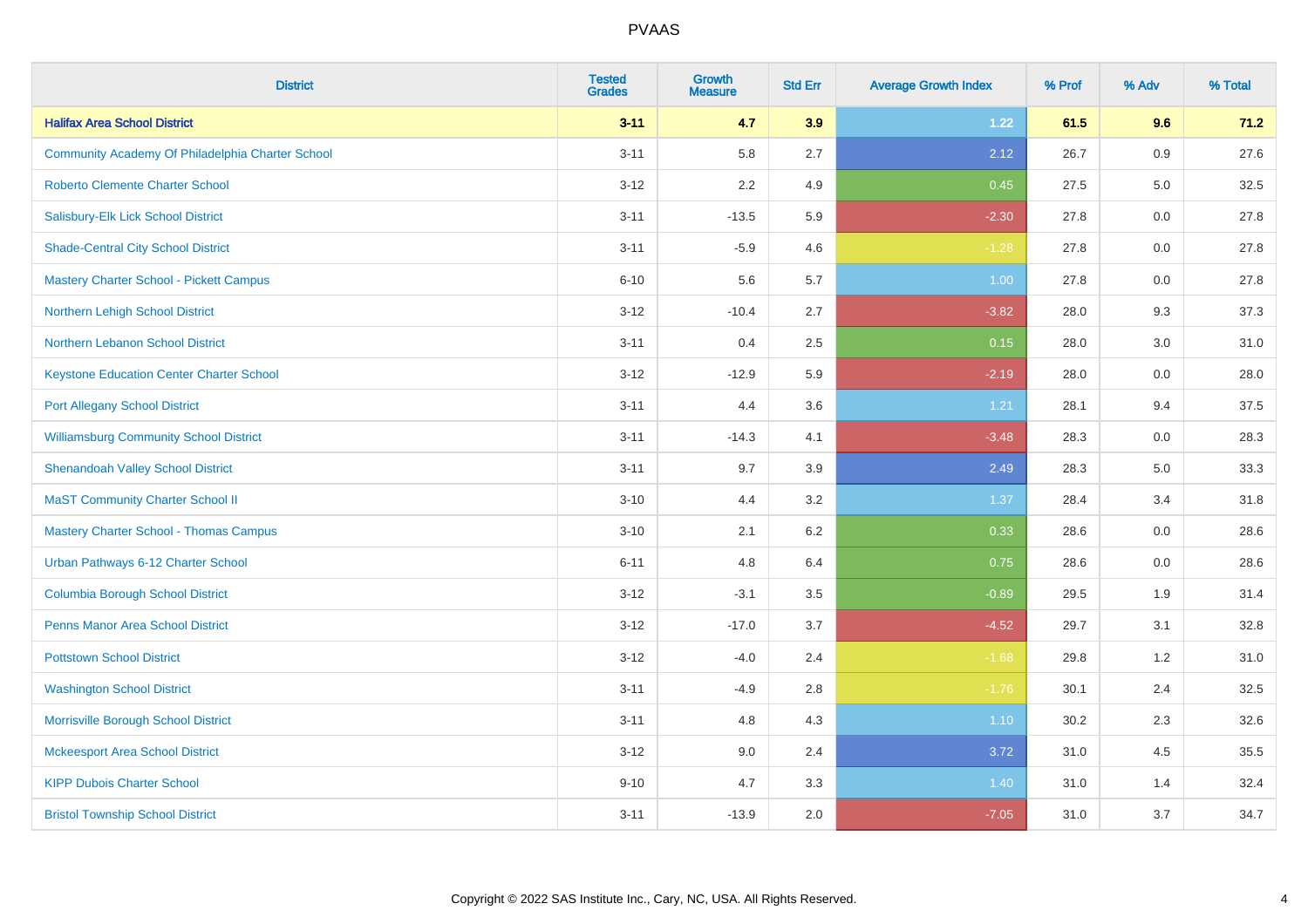| <b>District</b>                              | <b>Tested</b><br><b>Grades</b> | <b>Growth</b><br><b>Measure</b> | <b>Std Err</b> | <b>Average Growth Index</b> | % Prof | % Adv   | % Total |
|----------------------------------------------|--------------------------------|---------------------------------|----------------|-----------------------------|--------|---------|---------|
| <b>Halifax Area School District</b>          | $3 - 11$                       | 4.7                             | 3.9            | 1.22                        | 61.5   | 9.6     | 71.2    |
| <b>Woodland Hills School District</b>        | $3 - 12$                       | 3.2                             | 2.6            | 1.22                        | 31.4   | $3.6\,$ | 35.0    |
| <b>Redbank Valley School District</b>        | $3 - 11$                       | $-9.5$                          | 3.4            | $-2.77$                     | 31.5   | 4.9     | 36.4    |
| <b>East Allegheny School District</b>        | $3 - 11$                       | $-6.3$                          | 3.3            | $-1.87$                     | 31.9   | 9.7     | 41.7    |
| <b>Mount Union Area School District</b>      | $3 - 10$                       | $-6.1$                          | 3.1            | $-1.97$                     | 32.2   | 3.4     | 35.6    |
| Esperanza Academy Charter School             | $4 - 11$                       | 4.0                             | 2.5            | 1.61                        | 32.4   | 0.7     | 33.1    |
| <b>Achievement House Charter School</b>      | $7 - 11$                       | $-0.7$                          | 4.0            | $-0.17$                     | 32.5   | 2.6     | 35.1    |
| Southern Huntingdon County School District   | $3 - 11$                       | $-12.9$                         | 3.2            | $-3.98$                     | 32.5   | 2.5     | 35.0    |
| <b>New Castle Area School District</b>       | $3 - 12$                       | $-6.4$                          | 2.4            | $-2.66$                     | 32.5   | 4.3     | 36.8    |
| <b>Union School District</b>                 | $3 - 12$                       | 2.3                             | 4.2            | 0.54                        | 32.6   | 7.0     | 39.5    |
| <b>Penn Hills School District</b>            | $3 - 11$                       | $-7.6$                          | 2.6            | $-2.94$                     | 33.1   | 0.7     | 33.8    |
| <b>Shikellamy School District</b>            | $3 - 10$                       | $-22.3$                         | 2.5            | $-8.92$                     | 33.3   | 6.1     | 39.5    |
| Jim Thorpe Area School District              | $3 - 11$                       | $-5.8$                          | 2.7            | $-2.19$                     | 33.3   | 7.4     | 40.7    |
| <b>Austin Area School District</b>           | $3 - 11$                       | $-5.7$                          | 6.4            | $-0.90$                     | 33.3   | 5.6     | 38.9    |
| Hope For Hyndman Charter School              | $3 - 11$                       | $-2.0$                          | 6.1            | $-0.32$                     | 33.3   | 0.0     | 33.3    |
| Harmony Area School District                 | $3 - 10$                       | 4.5                             | 6.3            | 0.72                        | 33.3   | 13.3    | 46.7    |
| <b>Marion Center Area School District</b>    | $3 - 10$                       | $-12.0$                         | 3.1            | $-3.87$                     | 33.7   | 1.1     | 34.8    |
| <b>Cornell School District</b>               | $3 - 11$                       | $-1.6$                          | 5.0            | $-0.32$                     | 33.8   | 1.5     | 35.4    |
| <b>Northeast Bradford School District</b>    | $3 - 10$                       | $-3.1$                          | 4.0            | $-0.78$                     | 33.9   | 3.4     | 37.3    |
| <b>Pittsburgh School District</b>            | $3 - 11$                       | $-3.3$                          | 1.1            | $-3.04$                     | 33.9   | 8.2     | 42.1    |
| <b>Dunmore School District</b>               | $3 - 11$                       | $-7.7$                          | 2.9            | $-2.62$                     | 34.0   | 7.2     | 41.2    |
| <b>Blacklick Valley School District</b>      | $3 - 11$                       | 8.0                             | 4.3            | 1.85                        | 34.1   | 0.0     | 34.1    |
| <b>Big Beaver Falls Area School District</b> | $3 - 11$                       | $-3.9$                          | 3.3            | $-1.18$                     | 34.1   | 3.5     | 37.6    |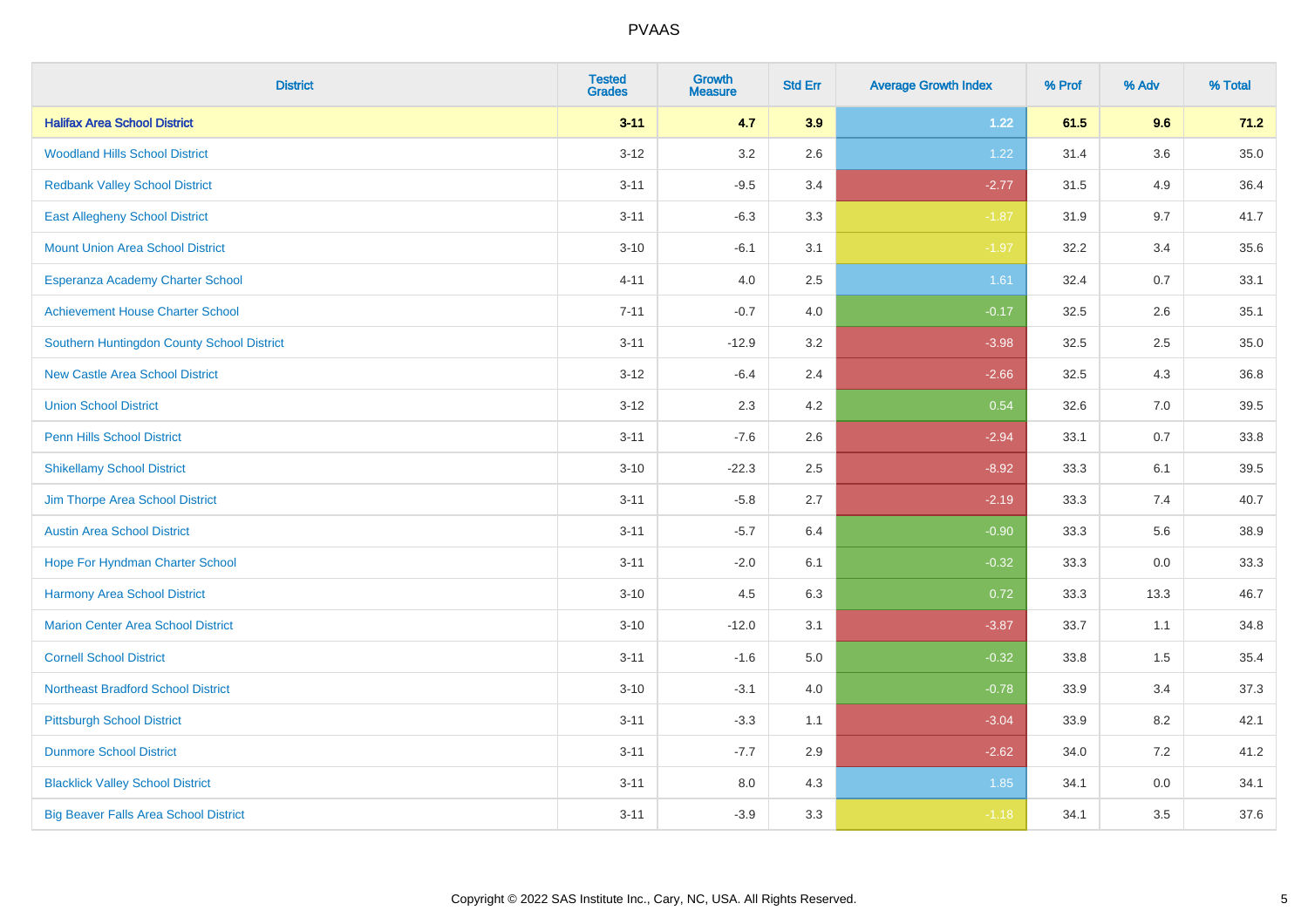| <b>District</b>                                | <b>Tested</b><br><b>Grades</b> | <b>Growth</b><br><b>Measure</b> | <b>Std Err</b> | <b>Average Growth Index</b> | % Prof | % Adv | % Total |
|------------------------------------------------|--------------------------------|---------------------------------|----------------|-----------------------------|--------|-------|---------|
| <b>Halifax Area School District</b>            | $3 - 11$                       | 4.7                             | 3.9            | 1.22                        | 61.5   | 9.6   | 71.2    |
| <b>Southern Fulton School District</b>         | $3 - 11$                       | $-23.7$                         | 4.4            | $-5.37$                     | 34.2   | 10.5  | 44.7    |
| <b>Muhlenberg School District</b>              | $3 - 10$                       | 4.0                             | 1.9            | 2.10                        | 34.2   | 2.6   | 36.8    |
| <b>Brownsville Area School District</b>        | $3 - 12$                       | $-7.2$                          | 3.9            | $-1.83$                     | 34.4   | 6.1   | 40.5    |
| <b>Tidioute Community Charter School</b>       | $3 - 11$                       | 5.7                             | 5.1            | 1.11                        | 34.4   | 21.9  | 56.2    |
| <b>Carbon Career &amp; Technical Institute</b> | $9 - 11$                       | $-5.7$                          | 3.6            | $-1.59$                     | 34.5   | 1.2   | 35.7    |
| <b>Northwest Area School District</b>          | $3 - 10$                       | $-10.0$                         | 3.8            | $-2.59$                     | 34.6   | 7.3   | 41.8    |
| <b>West Middlesex Area School District</b>     | $3 - 10$                       | $-8.4$                          | 3.8            | $-2.21$                     | 34.9   | 2.8   | 37.6    |
| <b>Annville-Cleona School District</b>         | $3 - 12$                       | $-12.1$                         | 2.7            | $-4.46$                     | 34.9   | 7.8   | 42.6    |
| <b>Carmichaels Area School District</b>        | $3 - 10$                       | $-9.3$                          | 3.3            | $-2.81$                     | 35.1   | 1.4   | 36.5    |
| <b>Bethlehem-Center School District</b>        | $3 - 10$                       | 8.1                             | 3.3            | 2.46                        | 35.1   | 1.4   | 36.5    |
| <b>Wilkes-Barre Area School District</b>       | $3 - 11$                       | 0.1                             | 3.2            | 0.02                        | 35.5   | 5.4   | 40.9    |
| <b>William Penn School District</b>            | $3 - 12$                       | 8.3                             | 2.1            | 3.99                        | 35.6   | 3.0   | 38.7    |
| <b>Bucks County Technical High School</b>      | $9 - 10$                       | $-12.0$                         | 2.5            | $-4.84$                     | 35.9   | 3.2   | 39.2    |
| Susquehanna Township School District           | $3 - 12$                       | $-5.8$                          | 2.7            | $-2.17$                     | 36.0   | 5.6   | 41.6    |
| <b>Forest Area School District</b>             | $3 - 11$                       | $-4.4$                          | 5.4            | $-0.81$                     | 36.2   | 2.1   | 38.3    |
| <b>Westmont Hilltop School District</b>        | $3 - 11$                       | $-4.0$                          | 2.8            | $-1.40$                     | 36.3   | 13.3  | 49.6    |
| <b>Coatesville Area School District</b>        | $3 - 11$                       | $-4.4$                          | 1.7            | $-2.62$                     | 36.3   | 4.2   | 40.5    |
| <b>Antietam School District</b>                | $3 - 10$                       | $-4.3$                          | 3.8            | $-1.13$                     | 36.4   | 5.4   | 41.8    |
| <b>Grove City Area School District</b>         | $3-12$                         | 5.1                             | 2.4            | 2.09                        | 36.4   | 16.5  | 52.8    |
| <b>West Greene School District</b>             | $3 - 11$                       | $-4.5$                          | 4.3            | $-1.04$                     | 36.6   | 7.3   | 43.9    |
| <b>Tulpehocken Area School District</b>        | $3 - 12$                       | $-13.7$                         | 2.8            | $-4.81$                     | 36.7   | 2.8   | 39.4    |
| Huntingdon Area School District                | $3 - 11$                       | $-2.0$                          | 2.7            | $-0.72$                     | 36.8   | 10.3  | 47.0    |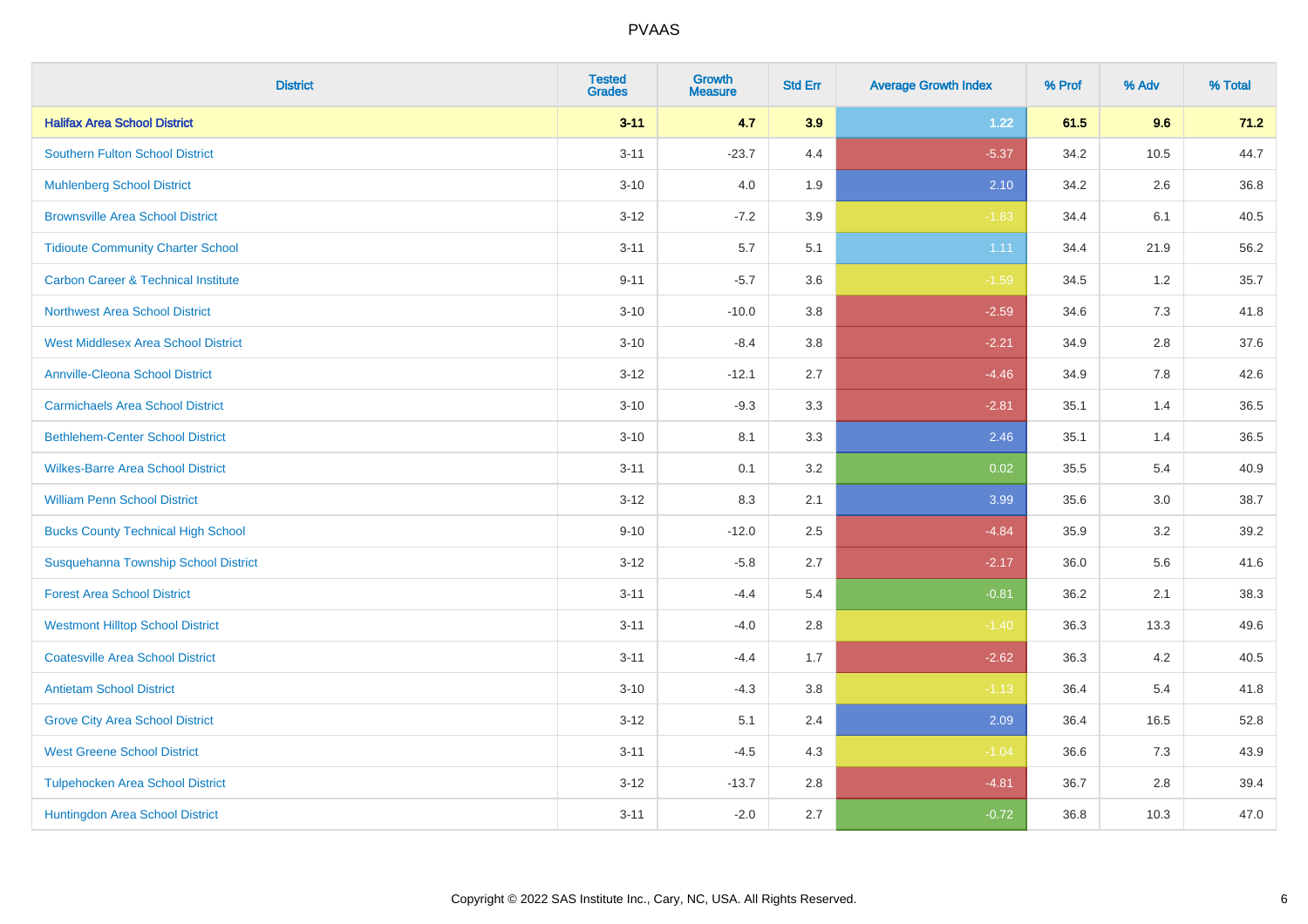| <b>District</b>                               | <b>Tested</b><br><b>Grades</b> | <b>Growth</b><br><b>Measure</b> | <b>Std Err</b> | <b>Average Growth Index</b> | % Prof | % Adv | % Total |
|-----------------------------------------------|--------------------------------|---------------------------------|----------------|-----------------------------|--------|-------|---------|
| <b>Halifax Area School District</b>           | $3 - 11$                       | 4.7                             | 3.9            | 1.22                        | 61.5   | 9.6   | 71.2    |
| Catasauqua Area School District               | $3 - 12$                       | $-12.1$                         | 3.0            | $-4.00$                     | 36.8   | 7.6   | 44.3    |
| <b>Tri-Valley School District</b>             | $3 - 10$                       | $-6.4$                          | 4.1            | $-1.57$                     | 37.0   | 4.4   | 41.3    |
| <b>Smethport Area School District</b>         | $3 - 12$                       | 0.6                             | 3.9            | 0.15                        | 37.0   | 1.8   | 38.9    |
| <b>Frazier School District</b>                | $3 - 11$                       | $-17.2$                         | 3.7            | $-4.70$                     | 37.1   | 1.6   | 38.7    |
| <b>Warren County School District</b>          | $3 - 11$                       | $-0.1$                          | 1.8            | $-0.06$                     | 37.2   | 5.3   | 42.6    |
| <b>Blairsville-Saltsburg School District</b>  | $3 - 11$                       | $-8.0$                          | 3.0            | $-2.68$                     | 37.3   | 7.0   | 44.3    |
| <b>Upper Dauphin Area School District</b>     | $3 - 11$                       | $-6.3$                          | 3.2            | $-1.98$                     | 37.4   | 4.8   | 42.2    |
| <b>Northern Potter School District</b>        | $3 - 12$                       | $-13.1$                         | 4.6            | $-2.84$                     | 37.5   | 0.0   | 37.5    |
| <b>Greater Nanticoke Area School District</b> | $3 - 12$                       | 11.2                            | 2.8            | 4.01                        | 38.0   | 12.4  | 50.4    |
| <b>Pittston Area School District</b>          | $3 - 11$                       | $-10.1$                         | 5.6            | $-1.80$                     | 38.1   | 9.5   | 47.6    |
| <b>Shamokin Area School District</b>          | $3 - 11$                       | $-7.7$                          | 4.8            | $-1.60$                     | 38.1   | 3.2   | 41.3    |
| <b>Collegium Charter School</b>               | $3 - 10$                       | 5.9                             | 2.5            | 2.33                        | 38.1   | $7.9$ | 46.0    |
| Philadelphia City School District             | $3 - 12$                       | 7.5                             | 0.6            | 12.64                       | 38.4   | 7.0   | 45.4    |
| <b>Conneaut School District</b>               | $3 - 12$                       | $-7.5$                          | 2.6            | $-2.91$                     | 38.4   | 7.4   | 45.8    |
| Lackawanna Trail School District              | $3 - 10$                       | $-21.7$                         | 3.5            | $-6.20$                     | 38.5   | 1.5   | 40.0    |
| <b>Juniata County School District</b>         | $3 - 12$                       | $-4.9$                          | 2.1            | $-2.26$                     | 38.5   | 2.9   | 41.4    |
| <b>Corry Area School District</b>             | $3 - 11$                       | $-5.3$                          | 2.6            | $-2.03$                     | 38.5   | 6.0   | 44.5    |
| <b>Tussey Mountain School District</b>        | $3 - 12$                       | 1.5                             | 3.7            | 0.40                        | 38.6   | 1.8   | 40.4    |
| <b>Big Spring School District</b>             | $3 - 11$                       | $-9.8$                          | 2.4            | $-4.00$                     | 38.6   | 8.9   | 47.5    |
| <b>Fannett-Metal School District</b>          | $3 - 11$                       | $-3.4$                          | 5.1            | $-0.67$                     | 38.7   | 8.1   | 46.8    |
| <b>Bensalem Township School District</b>      | $3 - 11$                       | 1.6                             | 1.6            | 0.98                        | 38.8   | 8.3   | 47.1    |
| <b>York Co School Of Technology</b>           | $9 - 12$                       | $-3.8$                          | 1.7            | $-2.22$                     | 39.1   | 5.6   | 44.7    |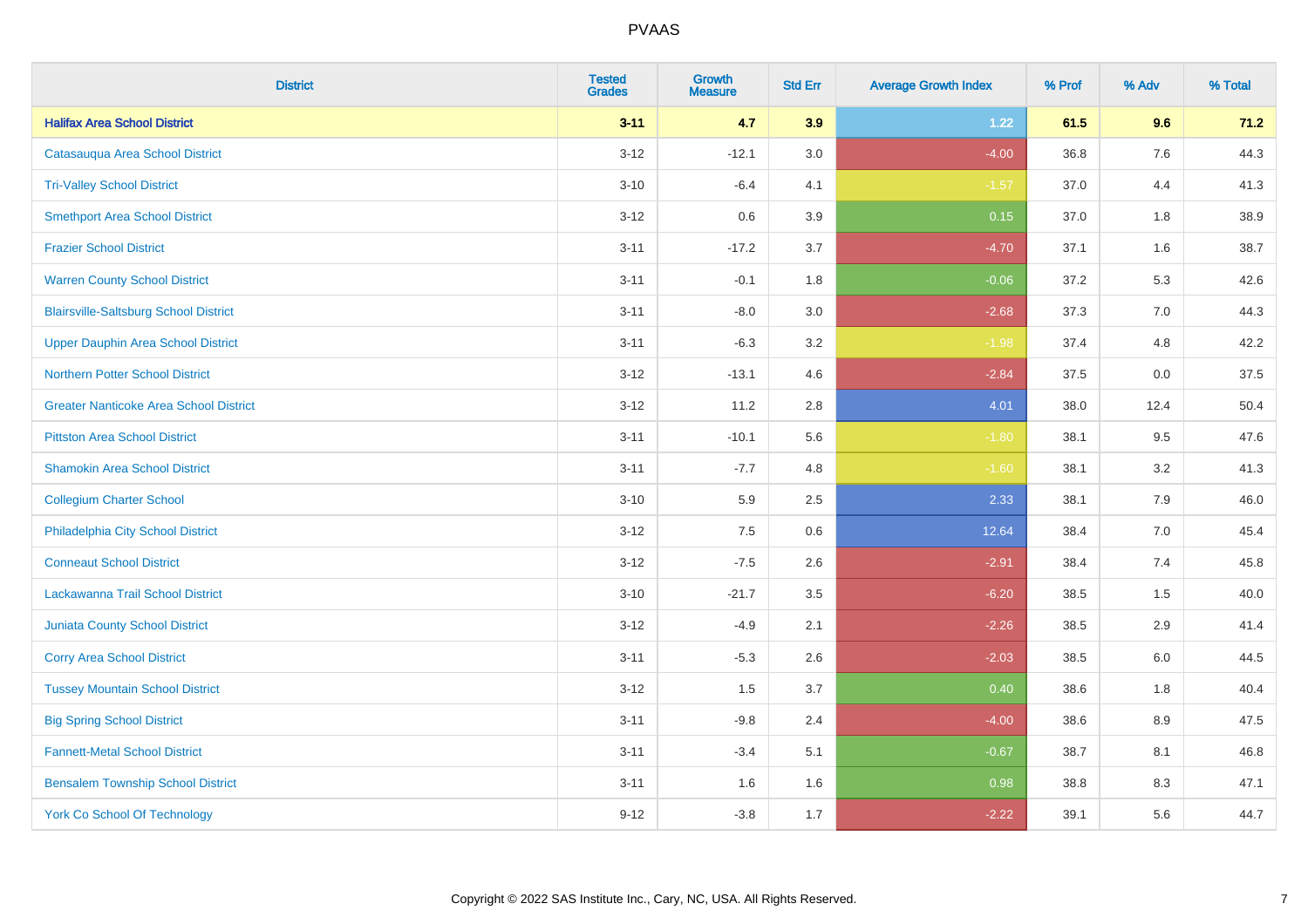| <b>District</b>                            | <b>Tested</b><br><b>Grades</b> | Growth<br><b>Measure</b> | <b>Std Err</b> | <b>Average Growth Index</b> | % Prof | % Adv | % Total |
|--------------------------------------------|--------------------------------|--------------------------|----------------|-----------------------------|--------|-------|---------|
| <b>Halifax Area School District</b>        | $3 - 11$                       | 4.7                      | 3.9            | 1.22                        | 61.5   | 9.6   | 71.2    |
| <b>Minersville Area School District</b>    | $3 - 11$                       | $-14.4$                  | 3.7            | $-3.90$                     | 39.3   | 3.3   | 42.6    |
| <b>Towanda Area School District</b>        | $3 - 11$                       | 4.0                      | 2.8            | 1.44                        | 39.4   | 6.6   | 46.0    |
| <b>Kane Area School District</b>           | $3 - 10$                       | $-3.7$                   | 3.2            | $-1.17$                     | 39.5   | 9.9   | 49.4    |
| <b>West Mifflin Area School District</b>   | $3 - 12$                       | $-12.3$                  | 2.9            | $-4.22$                     | 39.7   | 10.3  | 50.0    |
| <b>Bristol Borough School District</b>     | $3 - 12$                       | $-4.3$                   | 3.4            | $-1.27$                     | 39.7   | 1.3   | 41.0    |
| <b>Pequea Valley School District</b>       | $3 - 11$                       | $-5.8$                   | 3.2            | $-1.80$                     | 39.8   | 9.1   | 48.9    |
| <b>Easton Area School District</b>         | $3 - 12$                       | $-4.1$                   | 1.4            | $-2.91$                     | 39.9   | 4.0   | 43.9    |
| <b>Ferndale Area School District</b>       | $3 - 10$                       | $-5.8$                   | 4.3            | $-1.33$                     | 40.0   | 0.0   | 40.0    |
| Mastery Charter High School-Lenfest Campus | $7 - 11$                       | 2.5                      | 5.7            | 0.43                        | 40.0   | 0.0   | 40.0    |
| <b>South Allegheny School District</b>     | $3 - 11$                       | $-8.8$                   | 3.2            | $-2.70$                     | 40.5   | 0.0   | 40.5    |
| <b>Portage Area School District</b>        | $3 - 10$                       | $-8.1$                   | 3.6            | $-2.26$                     | 40.6   | 9.4   | 50.0    |
| <b>Crawford Central School District</b>    | $3 - 11$                       | $-4.7$                   | 2.2            | $-2.15$                     | 40.6   | 10.5  | 51.1    |
| <b>Canton Area School District</b>         | $3 - 11$                       | $-5.5$                   | 3.2            | $-1.75$                     | 40.7   | 2.3   | 43.0    |
| New Kensington-Arnold School District      | $3 - 11$                       | $-0.4$                   | 3.8            | $-0.10$                     | 40.7   | 3.7   | 44.4    |
| <b>Wallenpaupack Area School District</b>  | $3 - 11$                       | $-7.1$                   | 2.3            | $-3.09$                     | 40.8   | 2.4   | 43.1    |
| <b>Warrior Run School District</b>         | $3 - 11$                       | 4.6                      | 3.0            | 1.51                        | 40.9   | 8.1   | 49.0    |
| <b>Carlynton School District</b>           | $3 - 11$                       | 7.3                      | 3.3            | 2.22                        | 41.0   | 10.5  | 51.6    |
| <b>Forest Hills School District</b>        | $3 - 11$                       | $-7.3$                   | 2.7            | $-2.74$                     | 41.1   | 13.7  | 54.8    |
| <b>Western Wayne School District</b>       | $3 - 11$                       | 5.6                      | 2.9            | 1.93                        | 41.3   | 17.4  | 58.7    |
| <b>Oxford Area School District</b>         | $3 - 11$                       | $-4.3$                   | 1.9            | $-2.26$                     | 41.3   | 8.0   | 49.3    |
| <b>Galeton Area School District</b>        | $3 - 11$                       | 2.2                      | 5.3            | 0.42                        | 41.3   | 4.4   | 45.6    |
| <b>Forbes Road School District</b>         | $3 - 11$                       | 2.8                      | 5.1            | 0.56                        | 41.4   | 10.3  | 51.7    |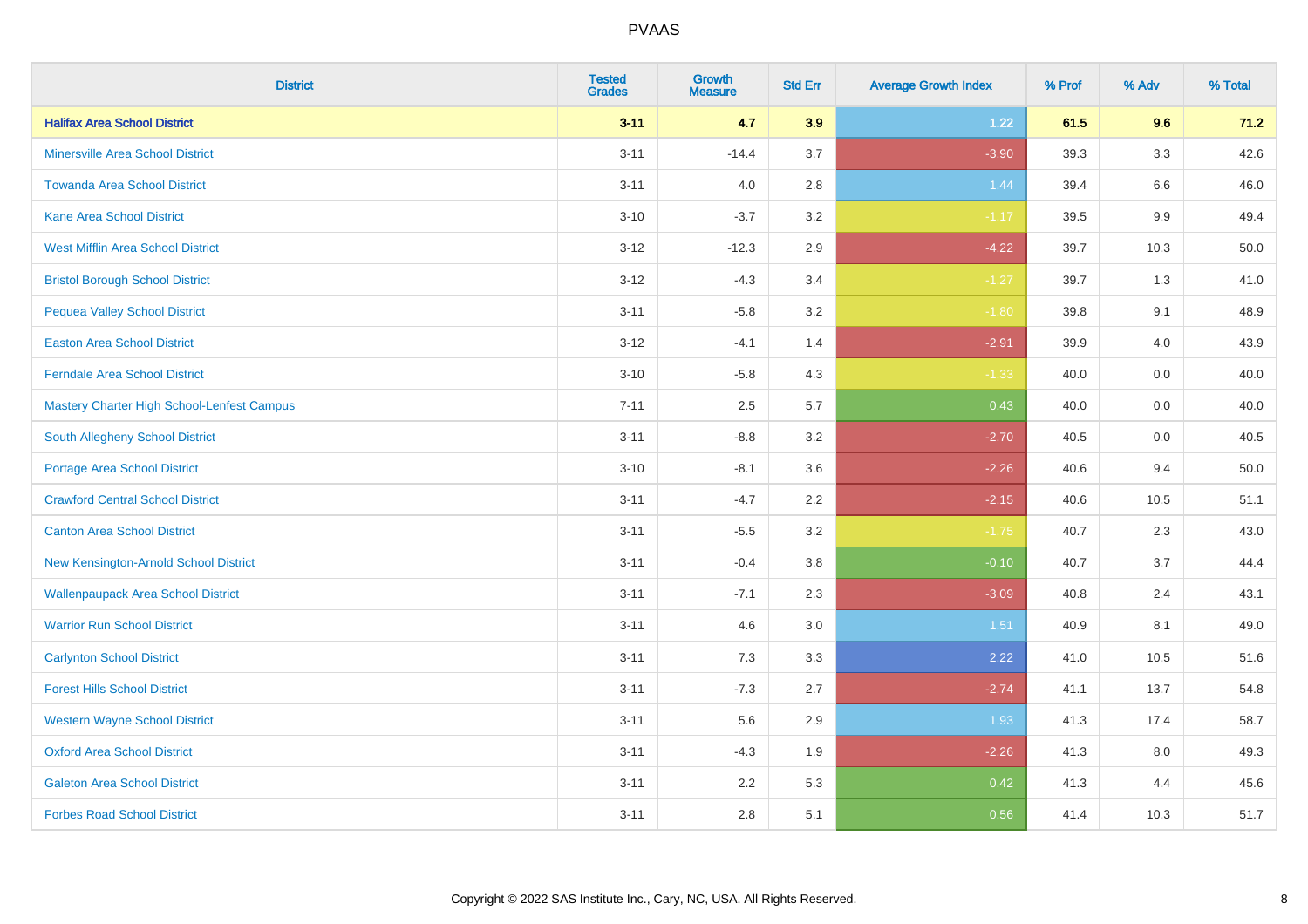| <b>District</b>                                         | <b>Tested</b><br><b>Grades</b> | <b>Growth</b><br><b>Measure</b> | <b>Std Err</b> | <b>Average Growth Index</b> | % Prof | % Adv | % Total |
|---------------------------------------------------------|--------------------------------|---------------------------------|----------------|-----------------------------|--------|-------|---------|
| <b>Halifax Area School District</b>                     | $3 - 11$                       | 4.7                             | 3.9            | 1.22                        | 61.5   | 9.6   | 71.2    |
| <b>Ringgold School District</b>                         | $3 - 11$                       | $-14.7$                         | 2.4            | $-6.04$                     | 41.5   | 7.9   | 49.4    |
| <b>Solanco School District</b>                          | $3 - 11$                       | $-11.0$                         | 2.0            | $-5.55$                     | 41.6   | 4.5   | 46.1    |
| North Schuylkill School District                        | $3 - 11$                       | $-1.0$                          | 2.4            | $-0.42$                     | 41.8   | 5.1   | 46.8    |
| <b>Penns Valley Area School District</b>                | $3 - 12$                       | 14.0                            | 2.9            | 4.80                        | 41.9   | 23.1  | 65.0    |
| <b>Muncy School District</b>                            | $3 - 11$                       | $-8.1$                          | 3.7            | $-2.21$                     | 42.0   | 3.8   | 45.8    |
| <b>Berwick Area School District</b>                     | $3 - 11$                       | $-9.3$                          | 2.6            | $-3.59$                     | 42.1   | 5.5   | 47.6    |
| Pennsylvania Distance Learning Charter School           | $3 - 12$                       | 9.3                             | 4.2            | 2.22                        | 42.2   | 3.1   | 45.3    |
| <b>Pine Grove Area School District</b>                  | $3 - 11$                       | $-7.7$                          | 2.9            | $-2.66$                     | 42.3   | 7.7   | 50.0    |
| <b>Reach Cyber Charter School</b>                       | $3 - 11$                       | 8.1                             | 4.7            | 1.72                        | 42.4   | 4.6   | 47.0    |
| Mifflinburg Area School District                        | $3 - 11$                       | $-15.8$                         | 2.5            | $-6.30$                     | 42.4   | 4.0   | 46.4    |
| <b>Curwensville Area School District</b>                | $3 - 11$                       | $-27.9$                         | 4.1            | $-6.72$                     | 42.5   | 4.1   | 46.6    |
| <b>Governor Mifflin School District</b>                 | $3 - 11$                       | 4.1                             | 1.8            | 2.33                        | 42.5   | 7.2   | 49.7    |
| <b>Butler Area School District</b>                      | $3 - 11$                       | $-6.5$                          | 1.5            | $-4.26$                     | 42.5   | 9.4   | 51.9    |
| <b>California Area School District</b>                  | $3 - 10$                       | $-7.3$                          | 3.6            | $-2.02$                     | 42.6   | 9.8   | 52.5    |
| Northwestern School District                            | $3 - 11$                       | $-24.9$                         | 3.5            | $-7.13$                     | 42.6   | 2.9   | 45.6    |
| <b>Wattsburg Area School District</b>                   | $3 - 11$                       | 6.5                             | 2.7            | 2.43                        | 42.7   | 7.6   | 50.3    |
| <b>Chambersburg Area School District</b>                | $3 - 11$                       | $-9.5$                          | 1.3            | $-7.20$                     | 42.7   | 8.6   | 51.4    |
| <b>Agora Cyber Charter School</b>                       | $3 - 11$                       | 5.8                             | 2.6            | 2.28                        | 42.8   | 6.6   | 49.4    |
| <b>Union City Area School District</b>                  | $3 - 12$                       | $-10.2$                         | 3.6            | $-2.87$                     | 42.9   | 3.2   | 46.0    |
| <b>Claysburg-Kimmel School District</b>                 | $3 - 11$                       | $-5.7$                          | 4.0            | $-1.42$                     | 42.9   | 8.2   | 51.0    |
| Center For Student Learning Charter School At Pennsbury | $6 - 12$                       | $-2.9$                          | 6.1            | $-0.47$                     | 42.9   | 0.0   | 42.9    |
| <b>Hanover Area School District</b>                     | $3 - 11$                       | 2.2                             | 4.6            | 0.48                        | 42.9   | 5.7   | 48.6    |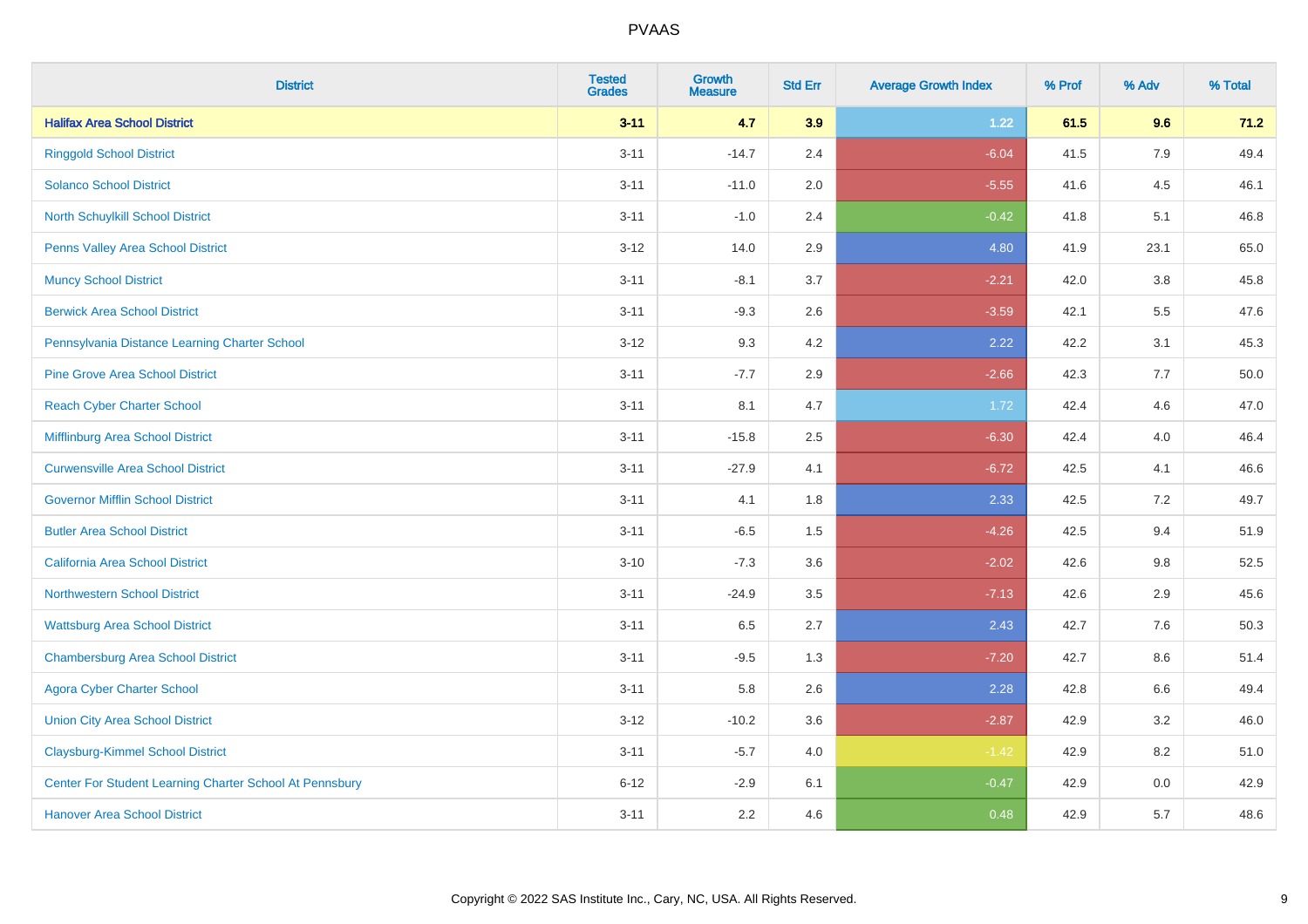| <b>District</b>                                | <b>Tested</b><br><b>Grades</b> | <b>Growth</b><br><b>Measure</b> | <b>Std Err</b> | <b>Average Growth Index</b> | % Prof | % Adv   | % Total |
|------------------------------------------------|--------------------------------|---------------------------------|----------------|-----------------------------|--------|---------|---------|
| <b>Halifax Area School District</b>            | $3 - 11$                       | 4.7                             | 3.9            | 1.22                        | 61.5   | 9.6     | 71.2    |
| <b>Monessen City School District</b>           | $3 - 10$                       | 8.3                             | 4.5            | 1.85                        | 42.9   | $2.9\,$ | 45.7    |
| <b>Clearfield Area School District</b>         | $3 - 10$                       | $-9.4$                          | 2.6            | $-3.56$                     | 43.0   | 3.1     | 46.1    |
| <b>Riverside School District</b>               | $3 - 11$                       | $-3.2$                          | 3.0            | $-1.09$                     | 43.0   | 9.0     | 52.0    |
| Meyersdale Area School District                | $3 - 11$                       | 4.2                             | 4.0            | 1.07                        | 43.1   | 6.9     | 50.0    |
| <b>Purchase Line School District</b>           | $3 - 12$                       | 1.7                             | 3.5            | 0.47                        | 43.1   | 5.4     | 48.5    |
| <b>Oley Valley School District</b>             | $3 - 11$                       | $-0.4$                          | 2.8            | $-0.15$                     | 43.1   | 12.9    | 56.0    |
| <b>Troy Area School District</b>               | $3 - 10$                       | $-4.3$                          | 3.4            | $-1.26$                     | 43.2   | 5.7     | 48.9    |
| <b>Benton Area School District</b>             | $3 - 10$                       | $-9.7$                          | 4.5            | $-2.18$                     | 43.2   | 5.4     | 48.6    |
| <b>Titusville Area School District</b>         | $3 - 11$                       | $-13.2$                         | 2.6            | $-4.99$                     | 43.2   | 4.8     | 48.0    |
| Hamburg Area School District                   | $3 - 11$                       | 8.9                             | 2.5            | 3.63                        | 43.5   | 8.2     | 51.7    |
| <b>Freedom Area School District</b>            | $3 - 11$                       | $-7.1$                          | 3.0            | $-2.37$                     | 43.8   | 4.2     | 47.9    |
| Jefferson-Morgan School District               | $3 - 10$                       | $-9.9$                          | 4.2            | $-2.35$                     | 43.8   | 4.2     | 47.9    |
| <b>MaST Community Charter School</b>           | $3 - 10$                       | $-4.1$                          | 2.7            | $-1.52$                     | 44.0   | 9.5     | 53.4    |
| <b>Pottsgrove School District</b>              | $3 - 11$                       | 2.8                             | 2.0            | 1.35                        | 44.0   | 10.0    | 53.9    |
| <b>Williamsport Area School District</b>       | $3 - 11$                       | 1.9                             | 1.8            | 1.04                        | 44.1   | 12.8    | 56.9    |
| <b>Forest City Regional School District</b>    | $3 - 12$                       | $-6.0$                          | 3.0            | $-1.96$                     | 44.1   | 0.0     | 44.1    |
| <b>Bentworth School District</b>               | $3 - 11$                       | 5.7                             | 3.2            | 1.75                        | 44.2   | 19.5    | 63.6    |
| <b>Bangor Area School District</b>             | $3 - 12$                       | $-0.9$                          | 2.0            | $-0.43$                     | 44.3   | 4.7     | 49.0    |
| <b>Mastery Charter School - Hardy Williams</b> | $3 - 11$                       | 11.4                            | 3.4            | 3.33                        | 44.3   | 5.7     | 50.0    |
| Juniata Valley School District                 | $3 - 11$                       | $-3.9$                          | 3.5            | $-1.10$                     | 44.4   | 3.5     | 47.8    |
| Oil City Area School District                  | $3 - 11$                       | $-2.9$                          | 2.6            | $-1.08$                     | 44.4   | 5.8     | 50.2    |
| <b>Somerset Area School District</b>           | $3 - 11$                       | $-4.4$                          | 2.3            | $-1.93$                     | 44.4   | 14.9    | 59.3    |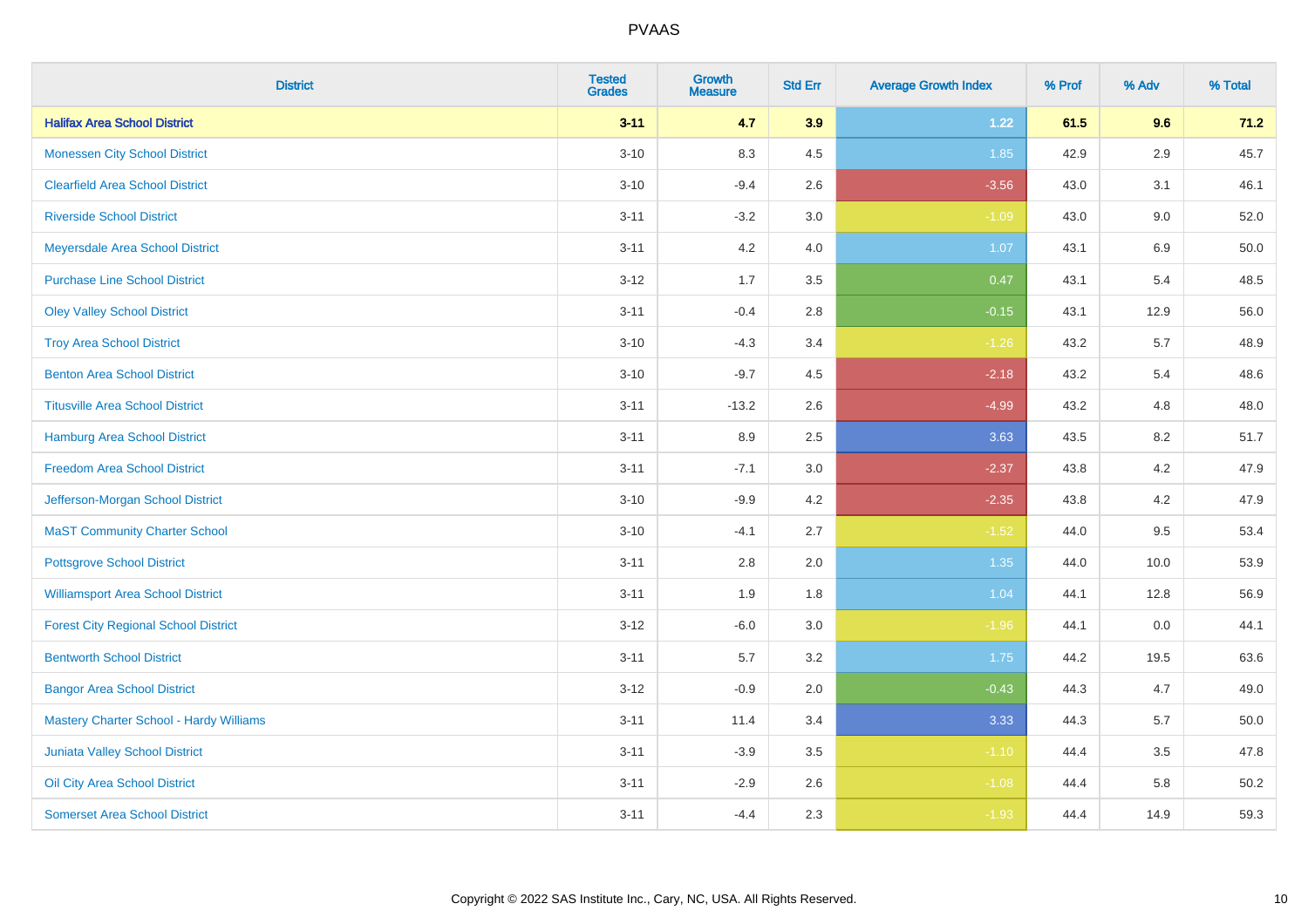| <b>District</b>                           | <b>Tested</b><br><b>Grades</b> | <b>Growth</b><br><b>Measure</b> | <b>Std Err</b> | <b>Average Growth Index</b> | % Prof | % Adv | % Total |
|-------------------------------------------|--------------------------------|---------------------------------|----------------|-----------------------------|--------|-------|---------|
| <b>Halifax Area School District</b>       | $3 - 11$                       | 4.7                             | 3.9            | 1.22                        | 61.5   | 9.6   | 71.2    |
| <b>Highlands School District</b>          | $3 - 11$                       | $-7.4$                          | 2.7            | $-2.76$                     | 44.4   | 3.7   | 48.2    |
| <b>Tamaqua Area School District</b>       | $3 - 12$                       | $-8.2$                          | 2.5            | $-3.24$                     | 44.5   | 1.9   | 46.4    |
| <b>Montoursville Area School District</b> | $3 - 12$                       | 10.8                            | 2.5            | 4.24                        | 44.6   | 20.1  | 64.8    |
| <b>Blue Ridge School District</b>         | $3 - 11$                       | $-0.5$                          | 3.6            | $-0.12$                     | 44.6   | 3.1   | 47.7    |
| <b>Chichester School District</b>         | $3 - 11$                       | $-2.7$                          | 2.3            | $-1.17$                     | 44.6   | 6.6   | 51.2    |
| <b>Bethlehem Area School District</b>     | $3 - 11$                       | 9.3                             | 1.1            | 8.15                        | 44.7   | 12.0  | 56.7    |
| <b>Keystone Central School District</b>   | $3 - 11$                       | $-5.1$                          | 2.0            | $-2.46$                     | 44.7   | 4.6   | 49.4    |
| <b>Pottsville Area School District</b>    | $3 - 12$                       | 4.4                             | 2.3            | 1.94                        | 44.8   | 5.4   | 50.2    |
| <b>Laurel Highlands School District</b>   | $3 - 11$                       | 4.3                             | 2.4            | 1.81                        | 44.9   | 9.6   | 54.5    |
| <b>Tunkhannock Area School District</b>   | $3 - 11$                       | 2.3                             | 2.2            | 1.01                        | 44.9   | 9.6   | 54.6    |
| <b>Upper Darby School District</b>        | $3 - 12$                       | 6.9                             | 1.5            | 4.62                        | 45.0   | 6.7   | 51.7    |
| <b>Hazleton Area School District</b>      | $3 - 11$                       | 9.6                             | 1.4            | 6.77                        | 45.0   | 7.8   | 52.9    |
| <b>Homer-Center School District</b>       | $3 - 11$                       | 9.7                             | 3.6            | 2.70                        | 45.1   | 17.2  | 62.3    |
| <b>Tuscarora School District</b>          | $3 - 11$                       | $-0.6$                          | 2.3            | $-0.27$                     | 45.1   | 8.1   | 53.2    |
| <b>Mid Valley School District</b>         | $3 - 10$                       | $-1.7$                          | 3.0            | $-0.55$                     | 45.1   | 7.8   | 52.9    |
| <b>Mount Carmel Area School District</b>  | $3 - 11$                       | $-0.6$                          | 3.1            | $-0.18$                     | 45.3   | 2.1   | 47.4    |
| Gettysburg Area School District           | $3 - 11$                       | $-4.0$                          | 2.1            | $-1.89$                     | 45.3   | 14.0  | 59.3    |
| <b>Milton Area School District</b>        | $3 - 11$                       | $-8.7$                          | 2.5            | $-3.52$                     | 45.4   | 6.9   | 52.3    |
| <b>Clarion Area School District</b>       | $3 - 11$                       | 10.3                            | 4.1            | 2.51                        | 45.4   | 14.6  | 60.0    |
| <b>Connellsville Area School District</b> | $3 - 11$                       | 6.1                             | 2.0            | 3.05                        | 45.4   | 7.8   | 53.2    |
| South Williamsport Area School District   | $3 - 10$                       | $-5.7$                          | 2.5            | $-2.30$                     | 45.5   | 4.5   | 50.0    |
| <b>Scranton School District</b>           | $3 - 12$                       | $-2.9$                          | 2.4            | $-1.22$                     | 45.6   | 3.6   | 49.1    |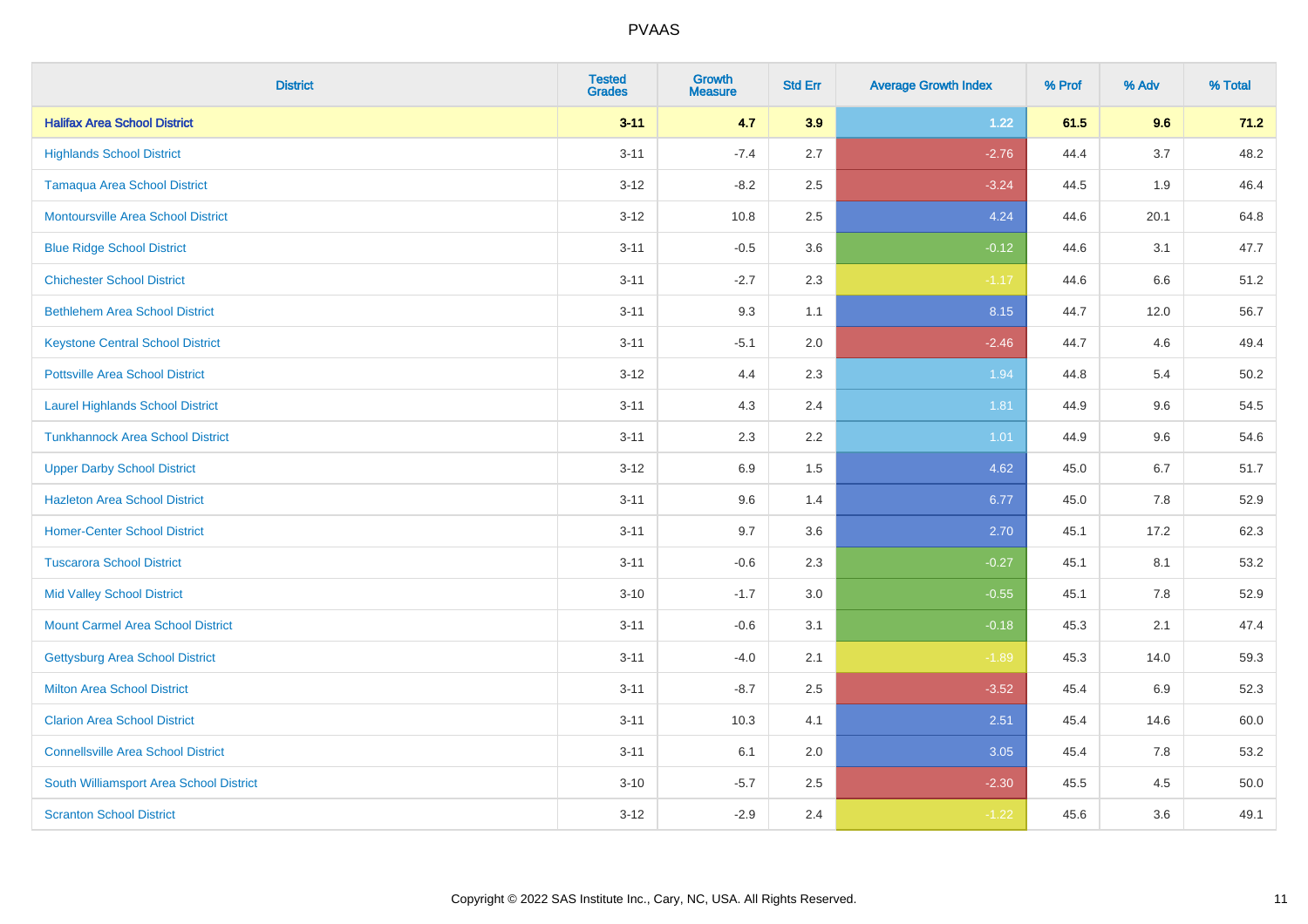| <b>District</b>                                 | <b>Tested</b><br><b>Grades</b> | <b>Growth</b><br><b>Measure</b> | <b>Std Err</b> | <b>Average Growth Index</b> | % Prof | % Adv   | % Total |
|-------------------------------------------------|--------------------------------|---------------------------------|----------------|-----------------------------|--------|---------|---------|
| <b>Halifax Area School District</b>             | $3 - 11$                       | 4.7                             | 3.9            | 1.22                        | 61.5   | 9.6     | 71.2    |
| Renaissance Academy Charter School              | $3 - 11$                       | 8.3                             | 3.3            | 2.54                        | 45.6   | 22.8    | 68.4    |
| <b>Hatboro-Horsham School District</b>          | $3 - 11$                       | $-12.8$                         | 1.7            | $-7.47$                     | 45.6   | 7.2     | 52.8    |
| <b>Ridley School District</b>                   | $3 - 12$                       | 10.0                            | 1.6            | 6.10                        | 45.6   | 8.2     | 53.8    |
| Pocono Mountain School District                 | $3 - 12$                       | 6.8                             | 1.5            | 4.62                        | 45.8   | 5.0     | 50.7    |
| <b>East Stroudsburg Area School District</b>    | $3 - 11$                       | 0.1                             | 1.6            | 0.05                        | 45.8   | 7.8     | 53.6    |
| <b>City CHS</b>                                 | $10 - 11$                      | 13.6                            | 2.7            | 5.12                        | 45.8   | 3.0     | 48.8    |
| <b>Bradford Area School District</b>            | $3 - 12$                       | $-9.3$                          | 2.4            | $-3.87$                     | 45.8   | 8.3     | 54.2    |
| <b>Cheltenham School District</b>               | $3 - 11$                       | $-1.4$                          | 2.1            | $-0.67$                     | 46.1   | 10.0    | 56.1    |
| <b>Elk Lake School District</b>                 | $3 - 11$                       | $-4.0$                          | 3.3            | $-1.23$                     | 46.2   | 3.3     | 49.4    |
| <b>Salisbury Township School District</b>       | $3 - 11$                       | 6.3                             | 3.6            | 1.77                        | 46.2   | 6.6     | 52.8    |
| <b>Eastern Lancaster County School District</b> | $3 - 12$                       | 4.5                             | 2.2            | 2.09                        | 46.3   | 11.4    | 57.6    |
| Pennsylvania Cyber Charter School               | $3 - 11$                       | 11.6                            | 1.5            | 7.54                        | 46.3   | $5.0\,$ | 51.3    |
| Lehigh Valley Academy Regional Charter School   | $3 - 11$                       | 0.7                             | 2.3            | 0.32                        | 46.3   | 5.0     | 51.4    |
| <b>Middletown Area School District</b>          | $3 - 11$                       | $-5.3$                          | 2.6            | $-2.05$                     | 46.4   | 5.3     | 51.7    |
| <b>Warwick School District</b>                  | $3 - 11$                       | 5.2                             | 1.9            | 2.76                        | 46.4   | 17.0    | 63.3    |
| <b>Blue Mountain School District</b>            | $3 - 10$                       | $-5.8$                          | 2.3            | $-2.56$                     | 46.6   | 8.5     | 55.1    |
| <b>Chestnut Ridge School District</b>           | $3 - 12$                       | $-3.4$                          | 2.9            | $-1.17$                     | 46.6   | 5.8     | 52.4    |
| Penn-Delco School District                      | $3 - 11$                       | $-6.8$                          | 1.9            | $-3.51$                     | 46.6   | 3.2     | 49.8    |
| <b>Interboro School District</b>                | $3 - 12$                       | $-7.3$                          | 2.1            | $-3.43$                     | 46.6   | 4.8     | 51.4    |
| Jeannette City School District                  | $3 - 11$                       | $-4.3$                          | 3.8            | $-1.13$                     | 46.7   | 7.5     | 54.2    |
| <b>Montrose Area School District</b>            | $3 - 10$                       | $-5.5$                          | 3.0            | $-1.82$                     | 46.7   | 5.4     | 52.2    |
| <b>Pennridge School District</b>                | $3 - 10$                       | $-16.8$                         | 1.4            | $-11.59$                    | 46.8   | 8.0     | 54.9    |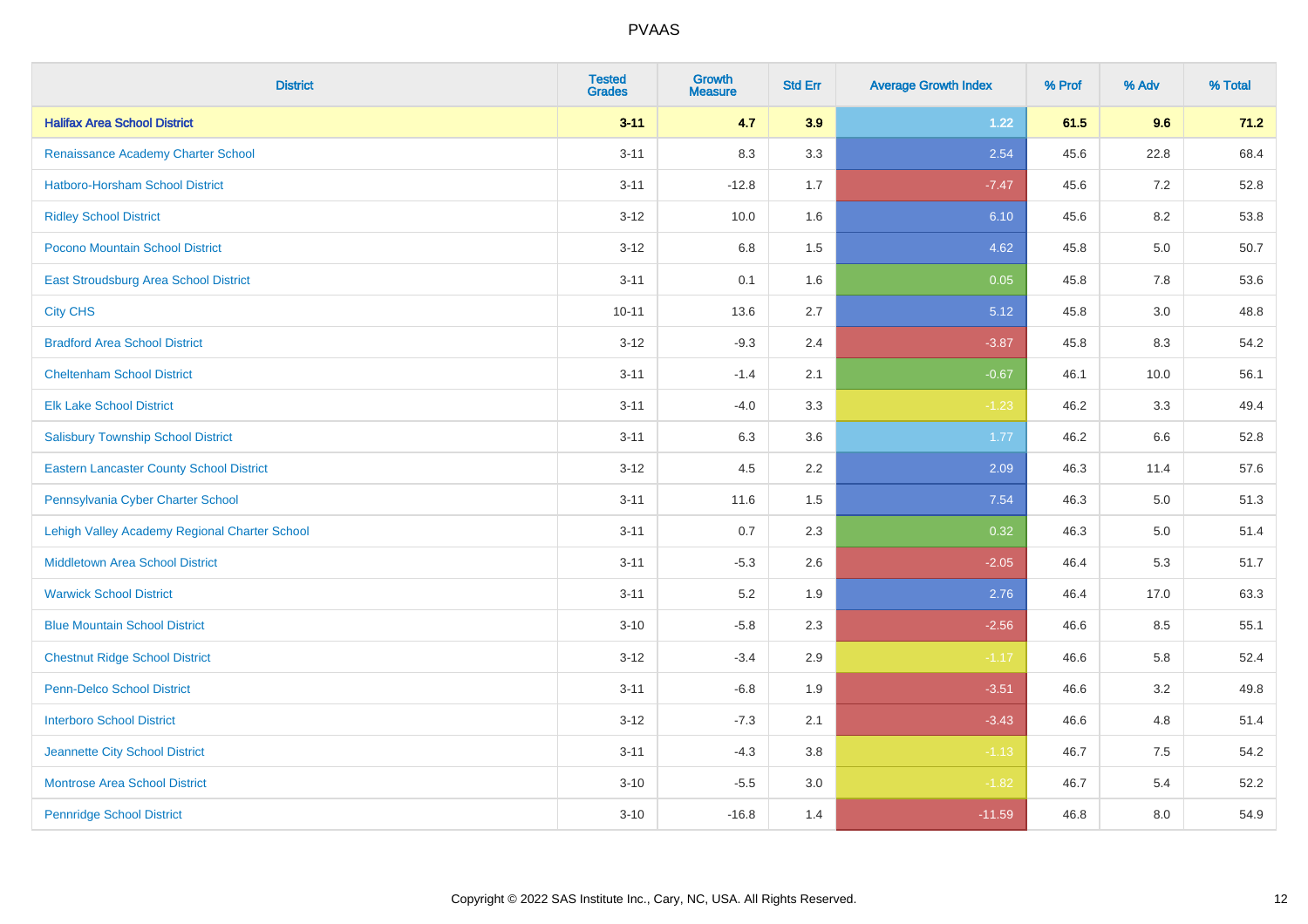| <b>District</b>                                    | <b>Tested</b><br><b>Grades</b> | <b>Growth</b><br><b>Measure</b> | <b>Std Err</b> | <b>Average Growth Index</b> | % Prof | % Adv   | % Total |
|----------------------------------------------------|--------------------------------|---------------------------------|----------------|-----------------------------|--------|---------|---------|
| <b>Halifax Area School District</b>                | $3 - 11$                       | 4.7                             | 3.9            | 1.22                        | 61.5   | 9.6     | 71.2    |
| <b>Athens Area School District</b>                 | $3 - 11$                       | 1.6                             | 2.5            | 0.64                        | 46.9   | 7.6     | 54.5    |
| <b>Jersey Shore Area School District</b>           | $3 - 11$                       | 0.5                             | 2.6            | 0.21                        | 47.1   | 9.2     | 56.2    |
| <b>Mifflin County School District</b>              | $3 - 11$                       | 9.1                             | 1.7            | 5.49                        | 47.1   | 6.7     | 53.8    |
| <b>West Branch Area School District</b>            | $3 - 11$                       | 0.2                             | 3.8            | 0.05                        | 47.2   | 1.9     | 49.1    |
| <b>Penncrest School District</b>                   | $3 - 11$                       | 5.7                             | 2.2            | 2.57                        | 47.2   | 7.1     | 54.3    |
| <b>Commonwealth Charter Academy Charter School</b> | $3 - 10$                       | 9.1                             | 1.9            | 4.90                        | 47.2   | 9.1     | 56.3    |
| <b>New Foundations Charter School</b>              | $3 - 11$                       | 5.4                             | 2.2            | 2.41                        | 47.2   | 2.5     | 49.8    |
| <b>Cornwall-Lebanon School District</b>            | $3 - 11$                       | 8.3                             | 1.6            | 5.08                        | 47.2   | 8.4     | 55.6    |
| Northern Cambria School District                   | $3 - 11$                       | 10.0                            | 3.3            | 3.04                        | 47.4   | 5.1     | 52.6    |
| <b>Cranberry Area School District</b>              | $3 - 12$                       | 9.2                             | 3.0            | 3.04                        | 47.5   | 10.2    | 57.6    |
| <b>Greensburg Salem School District</b>            | $3 - 11$                       | $-4.4$                          | 2.4            | $-1.88$                     | 47.6   | 4.9     | 52.4    |
| <b>Indiana Area School District</b>                | $3 - 11$                       | $-5.3$                          | 2.3            | $-2.28$                     | 47.6   | 18.4    | 66.1    |
| <b>Bellefonte Area School District</b>             | $3 - 11$                       | $-0.4$                          | 2.2            | $-0.17$                     | 47.6   | 10.6    | 58.2    |
| Altoona Area School District                       | $3 - 12$                       | 3.3                             | 1.6            | 1.99                        | 47.7   | 8.2     | 55.9    |
| <b>Susquenita School District</b>                  | $3 - 11$                       | $-0.1$                          | 2.8            | $-0.01$                     | 47.7   | 10.1    | 57.8    |
| <b>North Star School District</b>                  | $3 - 11$                       | $-8.7$                          | 3.5            | $-2.51$                     | 47.8   | $6.0\,$ | 53.7    |
| <b>Spring Cove School District</b>                 | $3 - 11$                       | 3.4                             | 2.5            | 1.33                        | 47.8   | 12.7    | 60.4    |
| <b>Leechburg Area School District</b>              | $3 - 11$                       | 4.4                             | 4.0            | 1.09                        | 47.8   | 19.6    | 67.4    |
| Southern Tioga School District                     | $3 - 11$                       | $-11.5$                         | 2.7            | $-4.25$                     | 47.8   | 6.4     | 54.3    |
| <b>Panther Valley School District</b>              | $3 - 12$                       | $-0.6$                          | 3.3            | $-0.19$                     | 47.9   | 4.3     | 52.1    |
| <b>Stroudsburg Area School District</b>            | $3 - 11$                       | 5.5                             | 1.9            | 2.88                        | 48.1   | 4.2     | 52.3    |
| <b>Conemaugh Valley School District</b>            | $3 - 12$                       | $-3.2$                          | 4.1            | $-0.78$                     | 48.2   | 5.6     | 53.7    |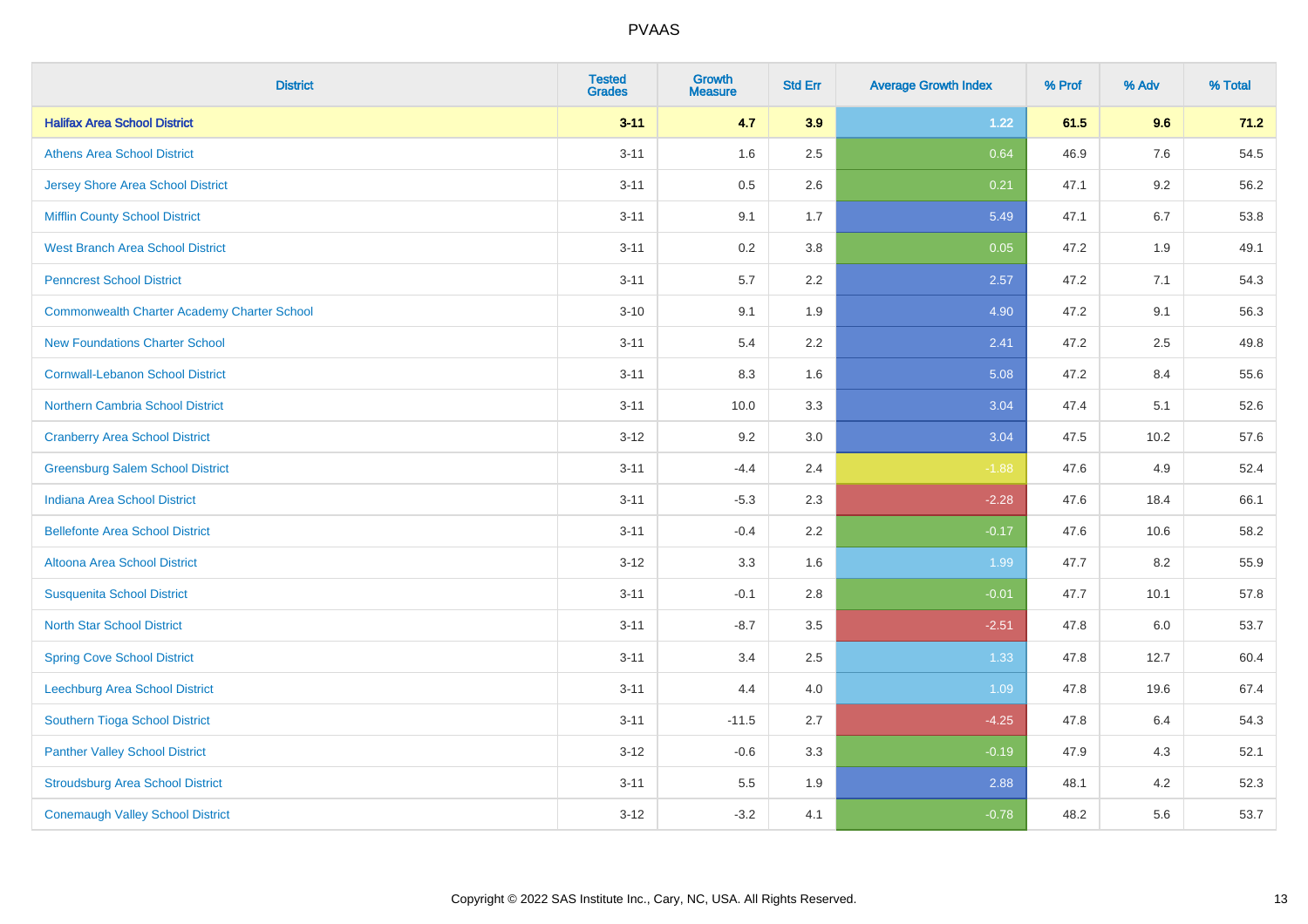| <b>District</b>                                | <b>Tested</b><br><b>Grades</b> | <b>Growth</b><br><b>Measure</b> | <b>Std Err</b> | <b>Average Growth Index</b> | % Prof | % Adv   | % Total |
|------------------------------------------------|--------------------------------|---------------------------------|----------------|-----------------------------|--------|---------|---------|
| <b>Halifax Area School District</b>            | $3 - 11$                       | 4.7                             | 3.9            | 1.22                        | 61.5   | 9.6     | 71.2    |
| <b>Sharon City School District</b>             | $3 - 11$                       | 4.9                             | 2.6            | 1.87                        | 48.2   | 5.3     | 53.4    |
| <b>Iroquois School District</b>                | $3 - 11$                       | 13.1                            | 3.0            | 4.35                        | 48.2   | 7.8     | 56.0    |
| <b>Franklin Area School District</b>           | $3 - 11$                       | 6.6                             | 2.8            | 2.34                        | 48.2   | 4.5     | 52.7    |
| <b>East Lycoming School District</b>           | $3 - 11$                       | $-6.0$                          | 2.7            | $-2.24$                     | 48.3   | 4.2     | 52.5    |
| <b>Trinity Area School District</b>            | $3 - 11$                       | $-5.4$                          | 2.0            | $-2.71$                     | 48.3   | 11.8    | 60.1    |
| <b>Bald Eagle Area School District</b>         | $3 - 11$                       | $-2.1$                          | 2.7            | $-0.75$                     | 48.4   | 9.4     | 57.7    |
| <b>Bedford Area School District</b>            | $3 - 11$                       | 2.5                             | 2.6            | 0.93                        | 48.5   | 10.0    | 58.5    |
| <b>Fort Leboeuf School District</b>            | $3 - 11$                       | 11.7                            | 2.5            | 4.73                        | 48.5   | 21.1    | 69.6    |
| <b>Moshannon Valley School District</b>        | $3 - 10$                       | $-7.0$                          | 3.4            | $-2.01$                     | 48.5   | $0.0\,$ | 48.5    |
| <b>Lakeland School District</b>                | $3 - 11$                       | 1.1                             | 2.8            | 0.38                        | 48.6   | 3.7     | 52.3    |
| Montgomery Area School District                | $3 - 11$                       | 10.7                            | 3.6            | 2.96                        | 48.7   | 12.4    | 61.1    |
| <b>Wilson Area School District</b>             | $3 - 11$                       | 6.0                             | 2.6            | 2.30                        | 48.7   | 8.5     | 57.2    |
| <b>Saucon Valley School District</b>           | $3 - 11$                       | 14.7                            | 2.5            | 5.98                        | 48.7   | 20.2    | 69.0    |
| <b>Harbor Creek School District</b>            | $3 - 11$                       | $-7.1$                          | 2.7            | $-2.67$                     | 48.8   | 15.2    | 64.0    |
| <b>Berlin Brothersvalley School District</b>   | $3 - 11$                       | 4.0                             | 4.2            | 0.96                        | 48.8   | 14.0    | 62.8    |
| <b>Eastern Lebanon County School District</b>  | $3 - 11$                       | 8.6                             | 2.2            | 3.84                        | 48.8   | 11.4    | 60.3    |
| <b>Ridgway Area School District</b>            | $3 - 11$                       | $-14.5$                         | 4.1            | $-3.56$                     | 49.0   | 9.8     | 58.8    |
| <b>Shaler Area School District</b>             | $3 - 11$                       | $-0.8$                          | 1.9            | $-0.43$                     | 49.1   | 9.6     | 58.7    |
| <b>Brandywine Heights Area School District</b> | $3 - 11$                       | $-4.9$                          | 2.7            | $-1.81$                     | 49.2   | 8.2     | 57.4    |
| <b>Wellsboro Area School District</b>          | $3 - 11$                       | $-12.4$                         | 3.0            | $-4.11$                     | 49.2   | 11.9    | 61.1    |
| <b>Lower Dauphin School District</b>           | $3 - 11$                       | 0.6                             | 1.9            | 0.33                        | 49.2   | 12.6    | 61.8    |
| <b>Brockway Area School District</b>           | $3 - 11$                       | 0.6                             | 3.6            | 0.16                        | 49.2   | 7.7     | 56.9    |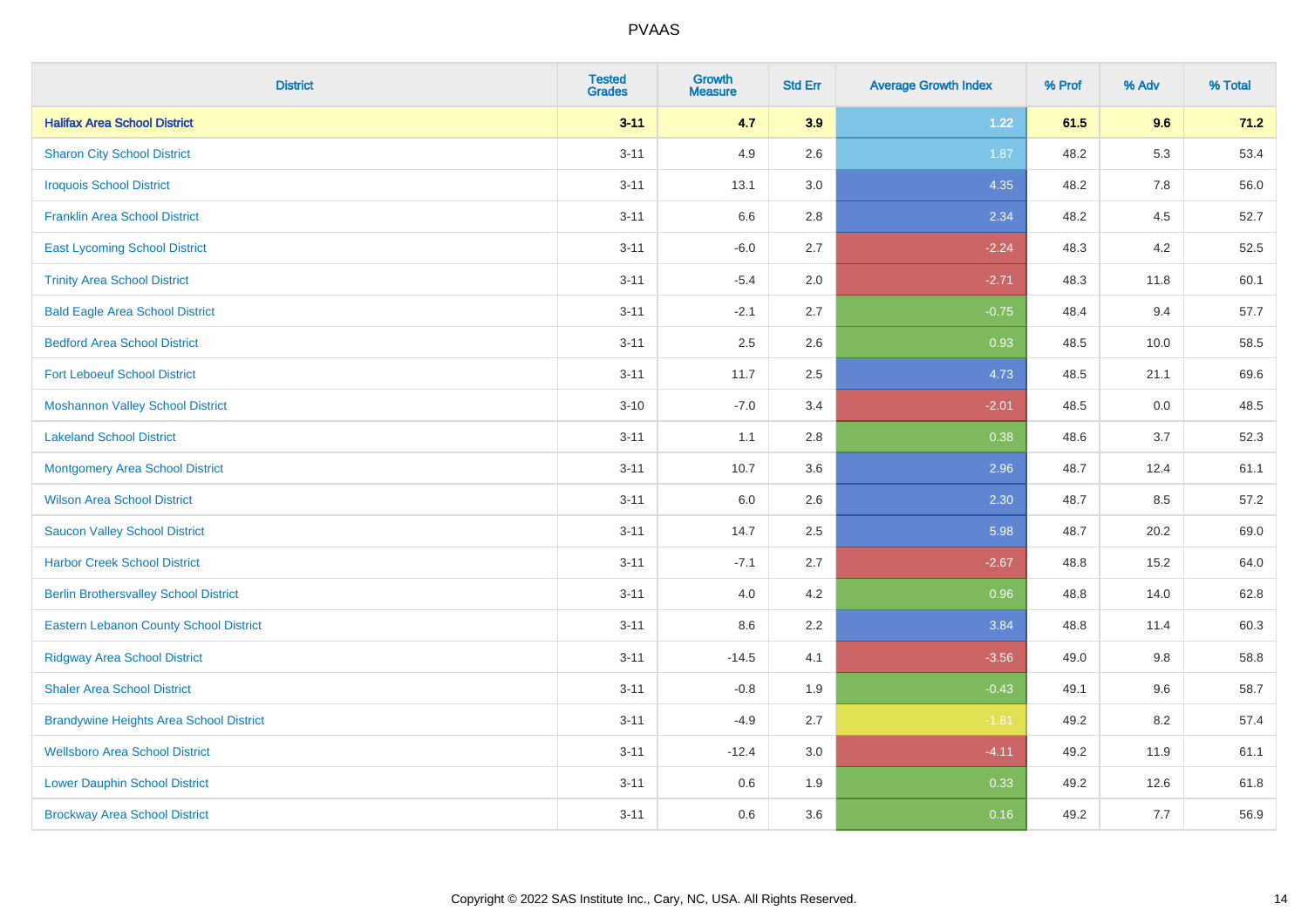| <b>District</b>                                | <b>Tested</b><br><b>Grades</b> | <b>Growth</b><br><b>Measure</b> | <b>Std Err</b> | <b>Average Growth Index</b> | % Prof | % Adv | % Total |
|------------------------------------------------|--------------------------------|---------------------------------|----------------|-----------------------------|--------|-------|---------|
| <b>Halifax Area School District</b>            | $3 - 11$                       | 4.7                             | 3.9            | 1.22                        | 61.5   | 9.6   | 71.2    |
| <b>Whitehall-Coplay School District</b>        | $3 - 11$                       | 6.1                             | 1.8            | 3.45                        | 49.3   | 7.4   | 56.6    |
| <b>Avella Area School District</b>             | $3 - 12$                       | $-0.3$                          | 4.7            | $-0.05$                     | 49.3   | 14.5  | 63.8    |
| <b>Wyoming Valley West School District</b>     | $3 - 11$                       | $-2.2$                          | 2.4            | $-0.91$                     | 49.4   | 3.0   | 52.4    |
| <b>Susquehanna Community School District</b>   | $3 - 11$                       | $-2.8$                          | 4.2            | $-0.66$                     | 49.4   | 6.9   | 56.3    |
| <b>Riverside Beaver County School District</b> | $3 - 11$                       | $-14.0$                         | 3.0            | $-4.64$                     | 49.4   | 8.8   | 58.2    |
| <b>Mohawk Area School District</b>             | $3 - 11$                       | $-7.5$                          | 3.1            | $-2.45$                     | 49.4   | 11.0  | 60.4    |
| <b>Twin Valley School District</b>             | $3 - 12$                       | $-3.6$                          | 2.1            | $-1.69$                     | 49.6   | 7.1   | 56.8    |
| Schuylkill Haven Area School District          | $3 - 11$                       | $-15.3$                         | 3.1            | $-4.87$                     | 49.7   | 2.4   | 52.1    |
| <b>Moniteau School District</b>                | $3 - 11$                       | $-11.8$                         | 3.3            | $-3.56$                     | 50.0   | 6.3   | 56.3    |
| <b>Waynesboro Area School District</b>         | $3 - 12$                       | $-6.1$                          | 1.9            | $-3.20$                     | 50.0   | 6.8   | 56.8    |
| <b>Apollo-Ridge School District</b>            | $3 - 12$                       | $-4.7$                          | 3.7            | $-1.24$                     | 50.0   | 10.0  | 60.0    |
| <b>Burgettstown Area School District</b>       | $3 - 11$                       | $-2.1$                          | 3.4            | $-0.62$                     | 50.0   | 1.4   | 51.4    |
| South Side Area School District                | $3 - 11$                       | $-1.6$                          | 3.3            | $-0.48$                     | 50.0   | 6.8   | 56.8    |
| <b>Elizabethtown Area School District</b>      | $3 - 12$                       | $-0.9$                          | 1.9            | $-0.47$                     | 50.0   | 11.2  | 61.2    |
| <b>Glendale School District</b>                | $3 - 10$                       | $-0.9$                          | 3.7            | $-0.24$                     | 50.0   | 5.4   | 55.4    |
| Insight PA Cyber Charter School                | $3 - 11$                       | 0.7                             | 5.7            | 0.12                        | 50.0   | 4.8   | 54.8    |
| <b>Oswayo Valley School District</b>           | $3 - 12$                       | 8.5                             | 5.0            | 1.68                        | 50.0   | 16.7  | 66.7    |
| Pen Argyl Area School District                 | $3 - 12$                       | 9.2                             | 2.7            | 3.46                        | 50.0   | 12.6  | 62.6    |
| <b>Greenwood School District</b>               | $3 - 11$                       | 15.9                            | 3.9            | 4.11                        | 50.0   | 25.0  | 75.0    |
| <b>Great Valley School District</b>            | $3 - 11$                       | 15.0                            | 1.9            | 7.98                        | 50.0   | 35.0  | 85.0    |
| <b>Centennial School District</b>              | $3 - 10$                       | 7.1                             | 1.7            | 4.29                        | 50.1   | 8.7   | 58.9    |
| Ambridge Area School District                  | $3 - 12$                       | 9.1                             | 2.6            | 3.46                        | 50.4   | 10.7  | 61.1    |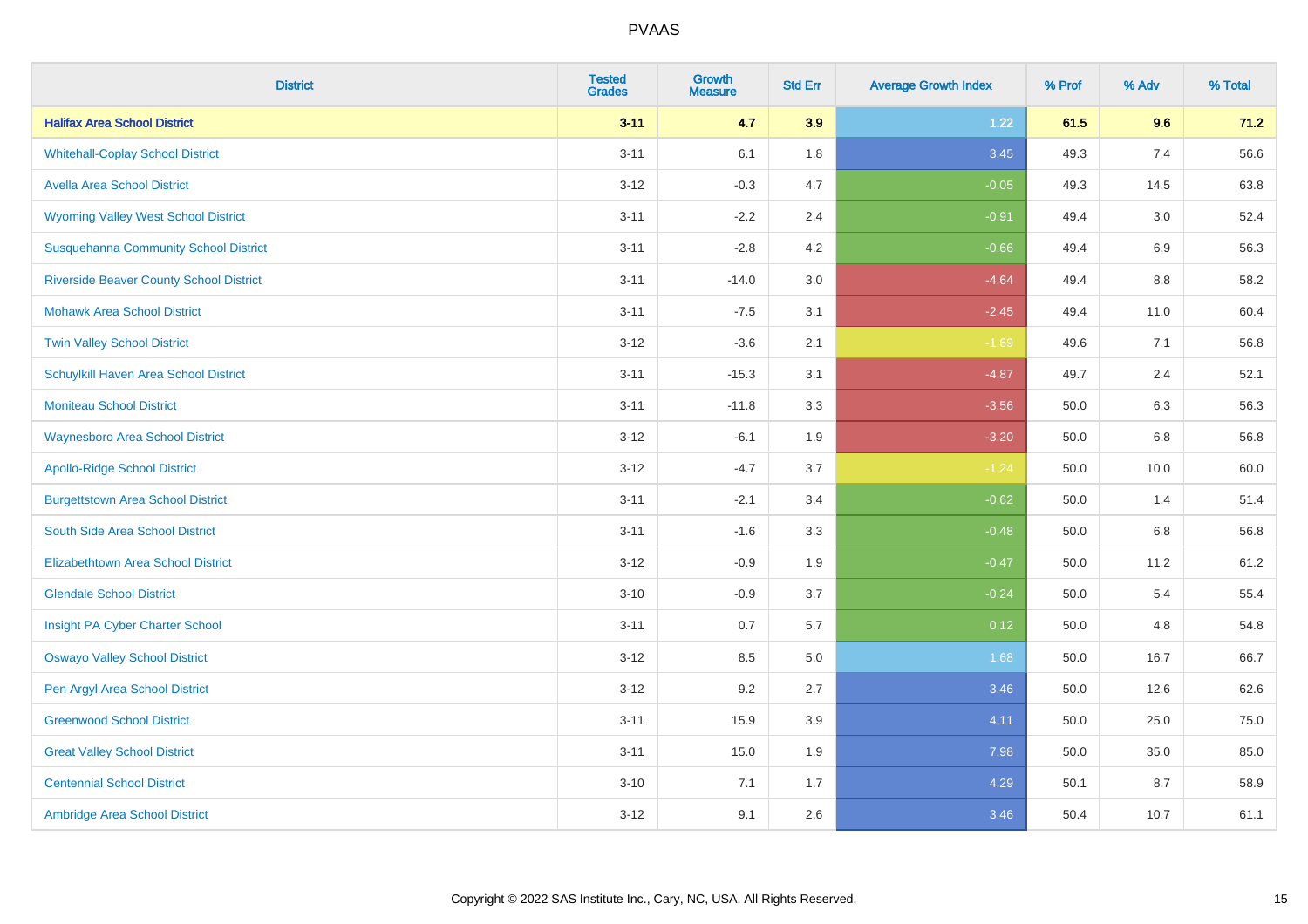| <b>District</b>                          | <b>Tested</b><br><b>Grades</b> | <b>Growth</b><br><b>Measure</b> | <b>Std Err</b> | <b>Average Growth Index</b> | % Prof | % Adv | % Total |
|------------------------------------------|--------------------------------|---------------------------------|----------------|-----------------------------|--------|-------|---------|
| <b>Halifax Area School District</b>      | $3 - 11$                       | 4.7                             | 3.9            | 1.22                        | 61.5   | 9.6   | 71.2    |
| Philadelphia Academy Charter School      | $3 - 11$                       | $-8.9$                          | 2.9            | $-3.04$                     | 50.5   | 2.9   | 53.4    |
| <b>Exeter Township School District</b>   | $3 - 11$                       | $-10.4$                         | 1.9            | $-5.44$                     | 50.6   | 2.7   | 53.3    |
| Shenango Area School District            | $3 - 11$                       | $-2.6$                          | 3.3            | $-0.79$                     | 50.6   | 13.9  | 64.6    |
| <b>Keystone School District</b>          | $3 - 11$                       | 3.1                             | 3.3            | 0.94                        | 50.6   | 6.5   | 57.1    |
| <b>Steel Valley School District</b>      | $3 - 11$                       | 6.5                             | 3.4            | 1.89                        | 50.7   | 5.6   | 56.3    |
| <b>Cocalico School District</b>          | $3 - 11$                       | 10.6                            | 2.0            | 5.18                        | 50.8   | 14.1  | 64.8    |
| <b>Yough School District</b>             | $3 - 10$                       | $-6.6$                          | 2.7            | $-2.43$                     | 50.8   | 4.0   | 54.8    |
| <b>Dubois Area School District</b>       | $3 - 11$                       | $-6.2$                          | 2.0            | $-3.07$                     | 50.9   | 13.4  | 64.3    |
| <b>Cambria Heights School District</b>   | $3 - 10$                       | $-4.1$                          | 3.1            | $-1.32$                     | 51.0   | 6.0   | 57.0    |
| Daniel Boone Area School District        | $3 - 12$                       | 5.7                             | 2.0            | 2.88                        | 51.0   | 11.5  | 62.6    |
| <b>Plum Borough School District</b>      | $3 - 11$                       | $-11.3$                         | 2.2            | $-5.19$                     | 51.1   | 9.0   | 60.1    |
| Northeastern York School District        | $3 - 11$                       | 5.9                             | 2.0            | 3.03                        | 51.1   | 16.6  | 67.6    |
| <b>Lehighton Area School District</b>    | $3 - 11$                       | $-1.6$                          | 2.3            | $-0.70$                     | 51.1   | 5.6   | 56.7    |
| <b>Valley Grove School District</b>      | $3 - 10$                       | $-3.7$                          | 3.7            | $-1.01$                     | 51.2   | 6.1   | 57.3    |
| <b>Millville Area School District</b>    | $3 - 12$                       | $-0.9$                          | 4.7            | $-0.18$                     | 51.4   | 5.4   | 56.8    |
| <b>Central Fulton School District</b>    | $3 - 11$                       | $-0.5$                          | 3.5            | $-0.14$                     | 51.4   | 8.6   | 60.0    |
| <b>Newport School District</b>           | $3 - 12$                       | 1.4                             | 3.5            | 0.41                        | 51.5   | 10.3  | 61.8    |
| <b>Armstrong School District</b>         | $3 - 11$                       | 2.6                             | 1.7            | 1.53                        | 51.5   | 6.1   | 57.6    |
| Northern Bedford County School District  | $3 - 11$                       | 16.5                            | 3.6            | 4.58                        | 51.7   | 20.0  | 71.7    |
| <b>Elizabeth Forward School District</b> | $3 - 11$                       | $-8.4$                          | 2.4            | $-3.41$                     | 51.7   | 4.0   | 55.7    |
| <b>Conewago Valley School District</b>   | $3 - 12$                       | $-0.9$                          | 2.0            | $-0.45$                     | 51.7   | 9.6   | 61.3    |
| Millersburg Area School District         | $3 - 11$                       | $6.2\,$                         | 3.8            | 1.63                        | 51.8   | 7.4   | 59.3    |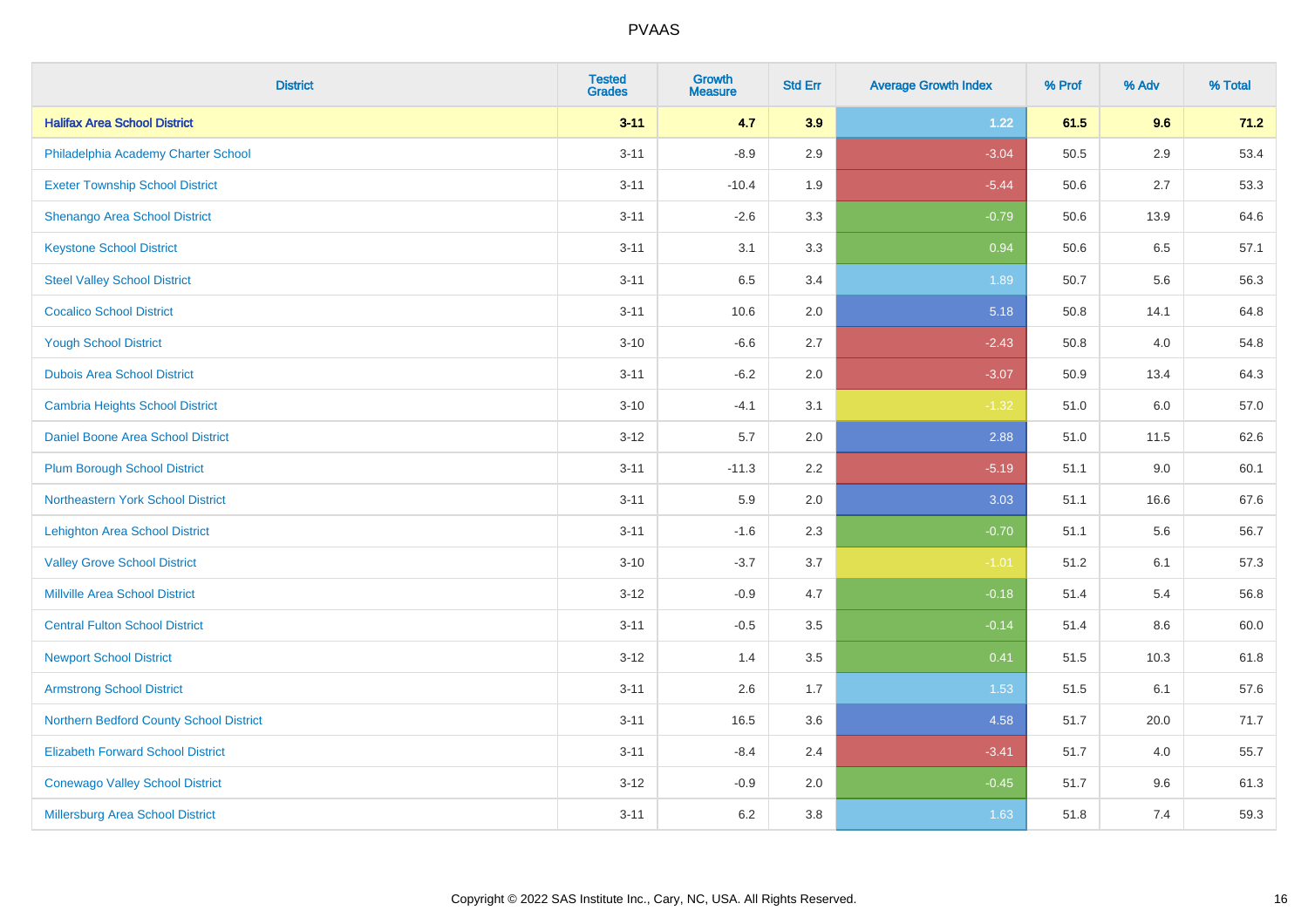| <b>District</b>                             | <b>Tested</b><br><b>Grades</b> | <b>Growth</b><br><b>Measure</b> | <b>Std Err</b> | <b>Average Growth Index</b> | % Prof | % Adv | % Total |
|---------------------------------------------|--------------------------------|---------------------------------|----------------|-----------------------------|--------|-------|---------|
| <b>Halifax Area School District</b>         | $3 - 11$                       | 4.7                             | 3.9            | 1.22                        | 61.5   | 9.6   | 71.2    |
| <b>Penn Manor School District</b>           | $3 - 11$                       | $-0.4$                          | 1.6            | $-0.25$                     | 51.9   | 12.6  | 64.5    |
| <b>Brentwood Borough School District</b>    | $3 - 11$                       | $-5.3$                          | 3.0            | $-1.72$                     | 52.0   | 6.1   | 58.2    |
| <b>North Pocono School District</b>         | $3 - 11$                       | $-2.3$                          | 3.4            | $-0.68$                     | 52.0   | 16.4  | 68.5    |
| <b>Conrad Weiser Area School District</b>   | $3 - 11$                       | 3.6                             | 2.2            | 1.63                        | 52.1   | 2.1   | 54.2    |
| <b>Reynolds School District</b>             | $3 - 10$                       | 0.5                             | 3.4            | 0.16                        | 52.1   | 7.0   | 59.2    |
| Octorara Area School District               | $3 - 11$                       | 9.1                             | 2.4            | 3.82                        | 52.1   | 8.5   | 60.6    |
| <b>Gateway School District</b>              | $3 - 11$                       | 0.8                             | 2.2            | 0.38                        | 52.1   | 13.8  | 65.9    |
| <b>Dover Area School District</b>           | $3 - 12$                       | 6.0                             | 2.1            | 2.94                        | 52.2   | 6.0   | 58.2    |
| <b>Sayre Area School District</b>           | $3 - 11$                       | 11.2                            | 3.5            | 3.20                        | 52.2   | 7.5   | 59.7    |
| <b>Hanover Public School District</b>       | $3 - 11$                       | 5.2                             | 2.8            | 1.83                        | 52.2   | 14.4  | 66.7    |
| <b>Wayne Highlands School District</b>      | $3 - 11$                       | 7.8                             | 2.4            | 3.23                        | 52.3   | 13.1  | 65.4    |
| Northampton Area School District            | $3 - 11$                       | $4.0\,$                         | 1.6            | 2.51                        | 52.3   | 10.8  | 63.1    |
| <b>Kennett Consolidated School District</b> | $3 - 11$                       | 4.8                             | 1.8            | 2.61                        | 52.5   | 10.7  | 63.2    |
| <b>Wilson School District</b>               | $3 - 12$                       | $8.8\,$                         | 1.5            | 5.96                        | 52.6   | 14.6  | 67.2    |
| <b>Mount Pleasant Area School District</b>  | $3 - 11$                       | $-5.0$                          | 2.6            | $-1.93$                     | 52.6   | 0.0   | 52.6    |
| <b>Old Forge School District</b>            | $3 - 12$                       | $-5.9$                          | 3.4            | $-1.73$                     | 52.9   | 7.1   | 60.0    |
| <b>Line Mountain School District</b>        | $3 - 11$                       | 4.1                             | 3.2            | 1.27                        | 52.9   | 9.2   | 62.1    |
| <b>Haverford Township School District</b>   | $3 - 11$                       | $8.0\,$                         | 1.5            | 5.27                        | 53.0   | 25.5  | 78.6    |
| <b>Allegheny Valley School District</b>     | $3 - 11$                       | 8.5                             | 3.9            | 2.17                        | 53.1   | 12.2  | 65.3    |
| South Butler County School District         | $3 - 10$                       | 3.9                             | 2.5            | 1.54                        | 53.1   | 16.6  | 69.7    |
| <b>Karns City Area School District</b>      | $3 - 11$                       | $-6.0$                          | 2.9            | $-2.03$                     | 53.1   | 8.3   | 61.5    |
| <b>Shippensburg Area School District</b>    | $3 - 11$                       | 9.3                             | 1.9            | 4.84                        | 53.1   | 10.2  | 63.3    |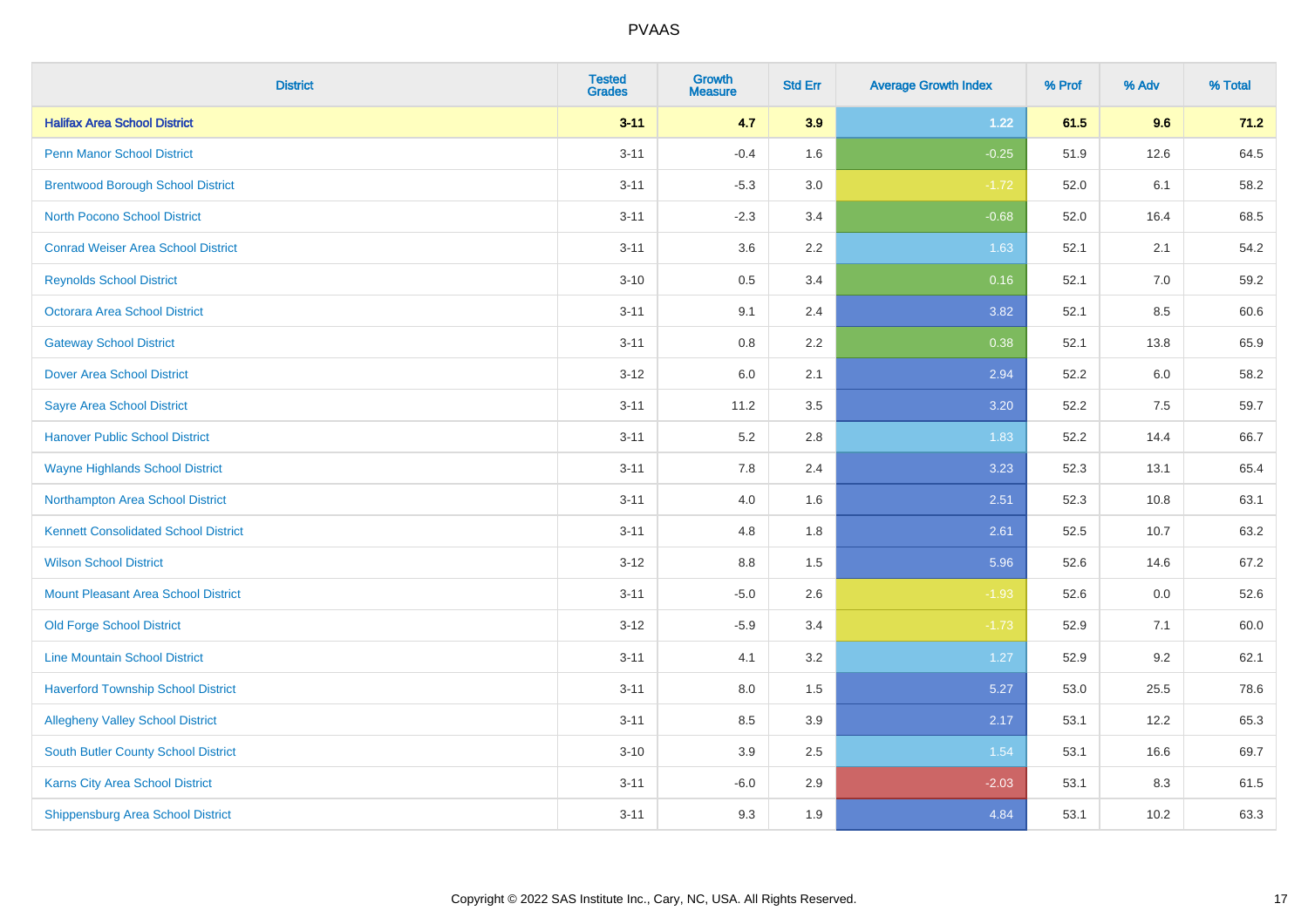| <b>District</b>                                | <b>Tested</b><br><b>Grades</b> | <b>Growth</b><br><b>Measure</b> | <b>Std Err</b> | <b>Average Growth Index</b> | % Prof | % Adv | % Total |
|------------------------------------------------|--------------------------------|---------------------------------|----------------|-----------------------------|--------|-------|---------|
| <b>Halifax Area School District</b>            | $3 - 11$                       | 4.7                             | 3.9            | 1.22                        | 61.5   | 9.6   | 71.2    |
| <b>Manheim Township School District</b>        | $3-12$                         | $-0.9$                          | 1.6            | $-0.58$                     | 53.2   | 15.5  | 68.7    |
| <b>Manheim Central School District</b>         | $3 - 11$                       | 2.1                             | 2.1            | 1.01                        | 53.2   | 11.6  | 64.8    |
| <b>Keystone Oaks School District</b>           | $3 - 11$                       | $5.5\,$                         | 2.6            | 2.07                        | 53.2   | 12.1  | 65.4    |
| <b>Central Dauphin School District</b>         | $3 - 11$                       | 4.4                             | 1.3            | 3.32                        | 53.3   | 7.4   | 60.7    |
| Northwestern Lehigh School District            | $3 - 11$                       | 2.2                             | 2.3            | 0.93                        | 53.3   | 9.7   | 63.0    |
| Allegheny-Clarion Valley School District       | $3 - 10$                       | 7.8                             | 4.7            | 1.65                        | 53.3   | 3.3   | 56.7    |
| <b>Northgate School District</b>               | $3 - 11$                       | 6.3                             | 3.6            | 1.73                        | 53.3   | 16.7  | 70.0    |
| <b>Greenville Area School District</b>         | $3 - 11$                       | 0.7                             | 2.9            | 0.26                        | 53.4   | 6.9   | 60.3    |
| <b>York Suburban School District</b>           | $3 - 11$                       | 10.1                            | 2.1            | 4.91                        | 53.5   | 27.8  | 81.3    |
| <b>Hempfield Area School District</b>          | $3 - 12$                       | 4.6                             | 1.6            | 2.86                        | 53.5   | 20.1  | 73.6    |
| <b>South Park School District</b>              | $3 - 11$                       | $-11.3$                         | 2.7            | $-4.23$                     | 53.5   | 13.7  | 67.3    |
| <b>Fleetwood Area School District</b>          | $3 - 10$                       | 12.2                            | 2.2            | 5.68                        | 53.5   | 11.6  | 65.2    |
| <b>Camp Hill School District</b>               | $3 - 12$                       | 2.3                             | 3.0            | 0.78                        | 53.6   | 17.5  | 71.1    |
| <b>Valley View School District</b>             | $3 - 11$                       | 18.1                            | 2.4            | 7.42                        | 53.7   | 14.7  | 68.4    |
| <b>Central Columbia School District</b>        | $3 - 12$                       | $-4.8$                          | 2.6            | $-1.86$                     | 53.7   | 14.8  | 68.5    |
| <b>Perkiomen Valley School District</b>        | $3 - 11$                       | $-3.5$                          | 1.6            | $-2.18$                     | 53.8   | 13.4  | 67.2    |
| <b>Palisades School District</b>               | $3 - 11$                       | $-8.7$                          | 2.8            | $-3.06$                     | 53.8   | 6.7   | 60.5    |
| <b>Conemaugh Township Area School District</b> | $3 - 12$                       | $-3.7$                          | 3.4            | $-1.09$                     | 53.8   | 17.6  | 71.4    |
| <b>Wyoming Area School District</b>            | $3 - 10$                       | $-1.3$                          | 2.6            | $-0.50$                     | 53.8   | 10.8  | 64.6    |
| <b>West York Area School District</b>          | $3 - 12$                       | 3.2                             | 2.3            | 1.38                        | 53.8   | 4.4   | 58.2    |
| <b>Girard School District</b>                  | $3 - 11$                       | $-0.6$                          | 2.7            | $-0.22$                     | 53.9   | 15.6  | 69.6    |
| <b>Hampton Township School District</b>        | $3 - 11$                       | 5.1                             | 2.2            | 2.35                        | 54.0   | 28.2  | 82.2    |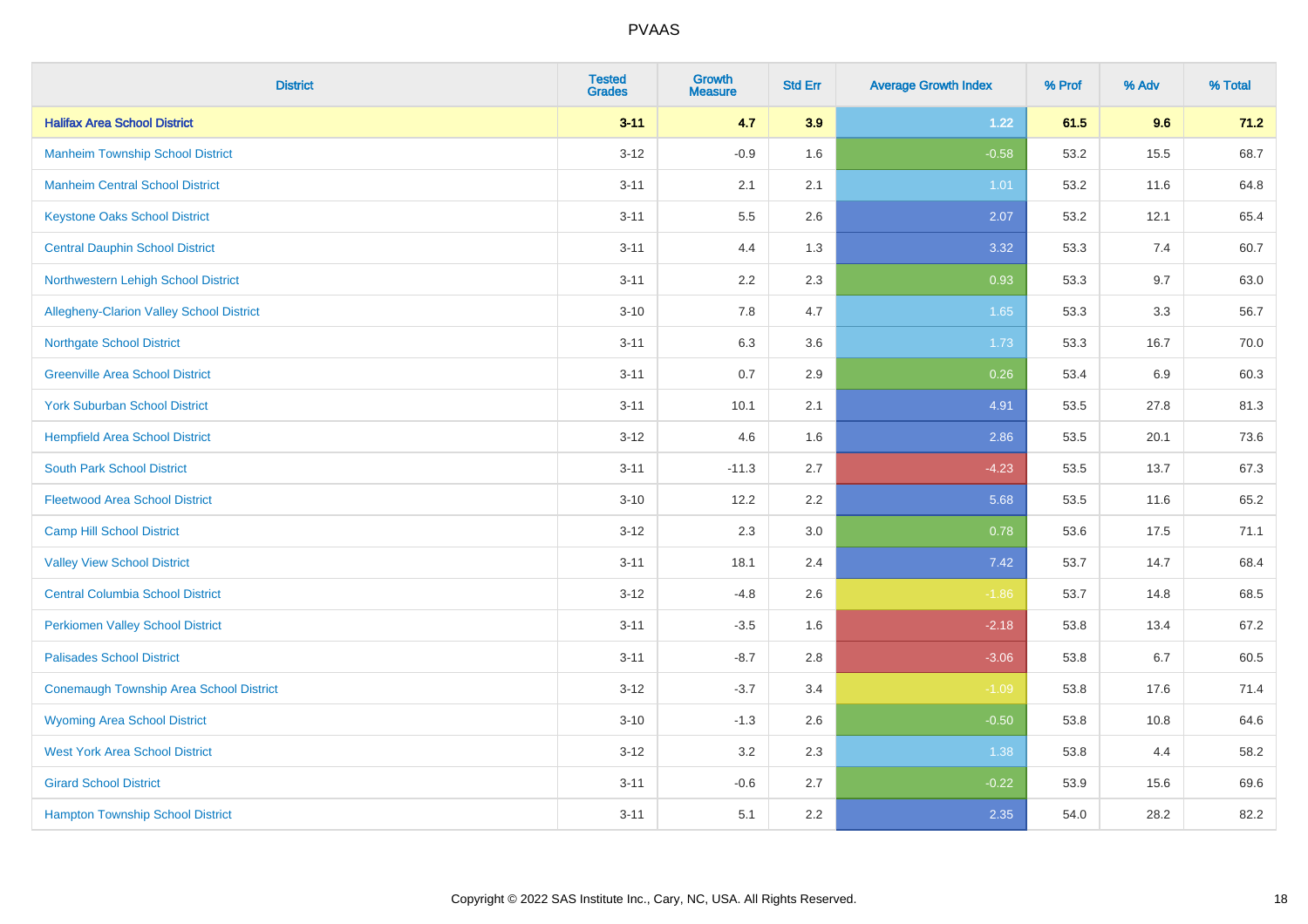| <b>District</b>                             | <b>Tested</b><br><b>Grades</b> | <b>Growth</b><br><b>Measure</b> | <b>Std Err</b> | <b>Average Growth Index</b> | % Prof | % Adv   | % Total |
|---------------------------------------------|--------------------------------|---------------------------------|----------------|-----------------------------|--------|---------|---------|
| <b>Halifax Area School District</b>         | $3 - 11$                       | 4.7                             | 3.9            | 1.22                        | 61.5   | 9.6     | 71.2    |
| Northern Tioga School District              | $3 - 12$                       | $-7.5$                          | 2.8            | $-2.64$                     | 54.0   | $1.2\,$ | 55.2    |
| <b>Carlisle Area School District</b>        | $3 - 11$                       | $-5.3$                          | 1.9            | $-2.81$                     | 54.0   | 6.3     | 60.3    |
| Johnsonburg Area School District            | $3 - 11$                       | $-14.1$                         | 3.9            | $-3.62$                     | 54.0   | 4.6     | 58.6    |
| <b>Ellwood City Area School District</b>    | $3 - 11$                       | $-4.2$                          | 3.2            | $-1.29$                     | 54.1   | 14.1    | 68.2    |
| <b>Central Greene School District</b>       | $3 - 11$                       | $-1.6$                          | 2.8            | $-0.55$                     | 54.2   | 2.8     | 57.0    |
| <b>West Shore School District</b>           | $3 - 12$                       | 5.0                             | 1.4            | 3.59                        | 54.2   | 9.4     | 63.6    |
| <b>Loyalsock Township School District</b>   | $3 - 12$                       | 4.2                             | 2.8            | 1.47                        | 54.3   | 2.1     | 56.4    |
| <b>Albert Gallatin Area School District</b> | $3 - 11$                       | $-0.8$                          | 2.4            | $-0.32$                     | 54.5   | 10.0    | 64.6    |
| <b>Wyalusing Area School District</b>       | $3 - 12$                       | 8.8                             | 3.3            | 2.68                        | 54.6   | 11.7    | 66.2    |
| Jenkintown School District                  | $3 - 11$                       | 12.5                            | 4.4            | 2.84                        | 54.6   | 29.6    | 84.1    |
| <b>Ephrata Area School District</b>         | $3 - 11$                       | 5.6                             | 1.8            | 3.12                        | 54.7   | 9.5     | 64.2    |
| <b>Chartiers Valley School District</b>     | $3 - 11$                       | $-1.7$                          | 2.0            | $-0.81$                     | 54.7   | 8.4     | 63.1    |
| <b>Derry Township School District</b>       | $3 - 10$                       | 12.8                            | 2.0            | 6.39                        | 54.8   | 25.8    | 80.6    |
| <b>Rose Tree Media School District</b>      | $3 - 10$                       | $-25.6$                         | 2.4            | $-10.76$                    | 54.8   | 6.4     | 61.2    |
| <b>South Eastern School District</b>        | $3 - 11$                       | 0.9                             | 2.4            | 0.39                        | 54.8   | 6.6     | 61.4    |
| <b>Dallas School District</b>               | $3 - 11$                       | $-2.5$                          | 2.2            | $-1.12$                     | 54.9   | 7.6     | 62.4    |
| Southern Columbia Area School District      | $3 - 11$                       | $-14.6$                         | 3.0            | $-4.92$                     | 55.0   | 4.0     | 59.0    |
| <b>Punxsutawney Area School District</b>    | $3 - 11$                       | 4.2                             | 2.9            | 1.45                        | 55.0   | 5.5     | 60.6    |
| <b>Bellwood-Antis School District</b>       | $3 - 10$                       | $-1.2$                          | 3.2            | $-0.39$                     | 55.1   | 10.1    | 65.2    |
| <b>Southern York County School District</b> | $3 - 11$                       | 14.2                            | 2.1            | 6.91                        | 55.1   | 18.1    | 73.1    |
| Lampeter-Strasburg School District          | $3 - 12$                       | $-8.6$                          | 2.0            | $-4.33$                     | 55.1   | $9.8\,$ | 64.8    |
| <b>Schuylkill Valley School District</b>    | $3 - 11$                       | 1.4                             | 2.5            | 0.56                        | 55.1   | 10.2    | 65.3    |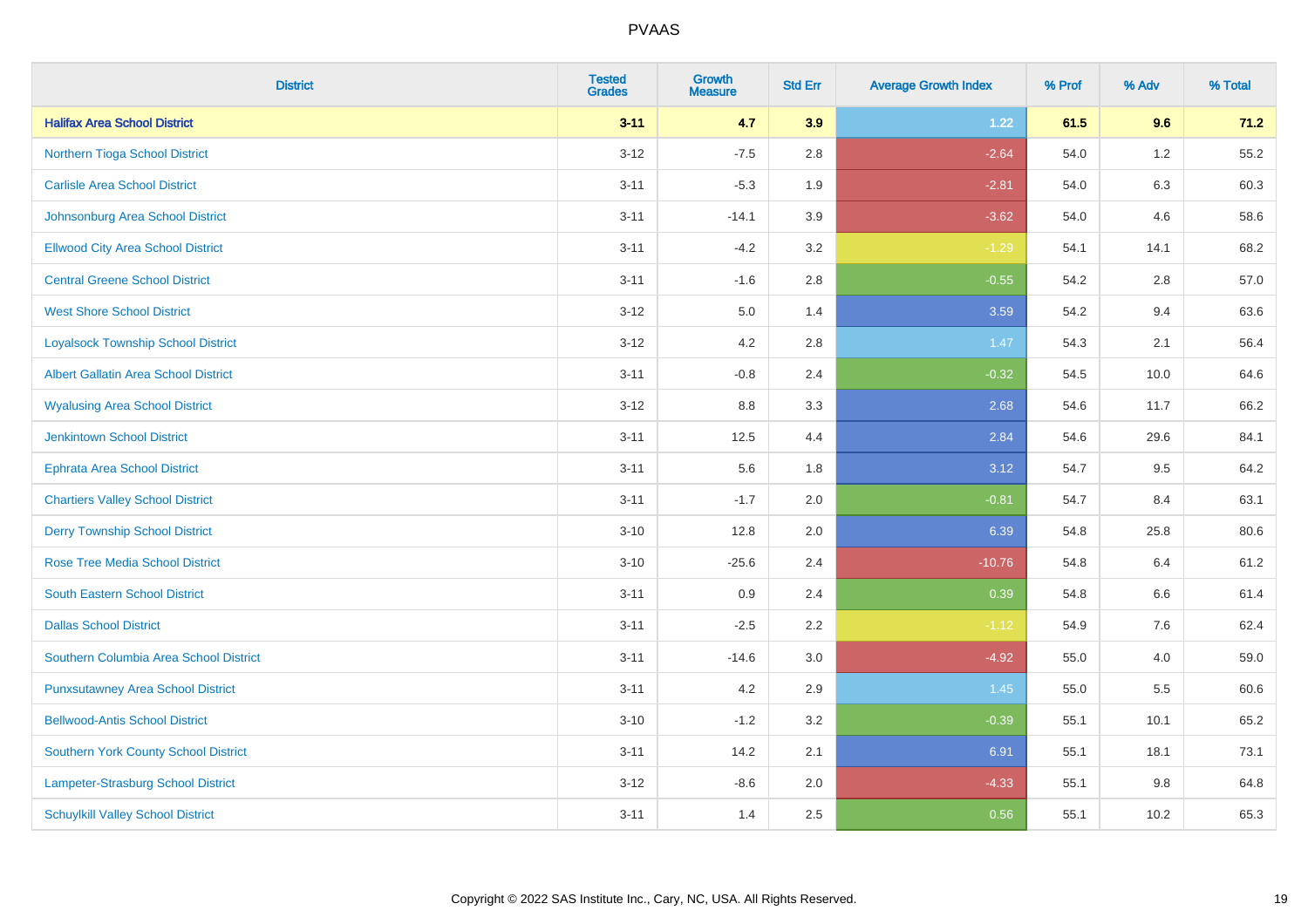| <b>District</b>                             | <b>Tested</b><br><b>Grades</b> | <b>Growth</b><br><b>Measure</b> | <b>Std Err</b> | <b>Average Growth Index</b> | % Prof | % Adv | % Total |
|---------------------------------------------|--------------------------------|---------------------------------|----------------|-----------------------------|--------|-------|---------|
| <b>Halifax Area School District</b>         | $3 - 11$                       | 4.7                             | 3.9            | 1.22                        | 61.5   | 9.6   | 71.2    |
| Wilmington Area School District             | $3 - 11$                       | 7.5                             | 3.0            | 2.48                        | 55.1   | 5.1   | 60.2    |
| <b>Spring Grove Area School District</b>    | $3 - 11$                       | 5.6                             | 2.1            | 2.68                        | 55.1   | 15.0  | 70.1    |
| <b>Quaker Valley School District</b>        | $3 - 11$                       | $-2.8$                          | 2.6            | $-1.08$                     | 55.2   | 13.2  | 68.4    |
| <b>Fort Cherry School District</b>          | $3 - 10$                       | $-5.9$                          | 3.8            | $-1.56$                     | 55.2   | 5.2   | 60.3    |
| <b>York Academy Regional Charter School</b> | $3 - 11$                       | 9.0                             | 5.0            | 1.79                        | 55.2   | 0.0   | 55.2    |
| <b>Littlestown Area School District</b>     | $3 - 11$                       | 11.4                            | 2.5            | 4.62                        | 55.2   | 10.4  | 65.6    |
| <b>Boyertown Area School District</b>       | $3 - 11$                       | $-4.7$                          | 1.5            | $-3.17$                     | 55.2   | 11.3  | 66.5    |
| <b>Brookville Area School District</b>      | $3 - 11$                       | 6.9                             | 3.0            | 2.30                        | 55.2   | 15.6  | 70.8    |
| <b>Sharpsville Area School District</b>     | $3 - 11$                       | $-1.4$                          | 3.5            | $-0.40$                     | 55.2   | 13.4  | 68.7    |
| <b>Delaware Valley School District</b>      | $3 - 11$                       | 12.6                            | 1.8            | 6.93                        | 55.2   | 16.2  | 71.4    |
| <b>Upper Adams School District</b>          | $3 - 11$                       | 1.3                             | 2.9            | 0.47                        | 55.2   | 8.6   | 63.8    |
| Lake-Lehman School District                 | $3 - 11$                       | 10.8                            | 2.7            | 3.93                        | 55.3   | 7.9   | 63.2    |
| <b>Kutztown Area School District</b>        | $3 - 12$                       | $-0.2$                          | 3.2            | $-0.05$                     | 55.4   | 13.3  | 68.7    |
| <b>Windber Area School District</b>         | $3 - 11$                       | $-7.2$                          | 3.2            | $-2.24$                     | 55.4   | 7.2   | 62.6    |
| Pennsylvania Leadership Charter School      | $3 - 11$                       | 4.6                             | 2.2            | 2.13                        | 55.4   | 11.2  | 66.7    |
| <b>Greater Latrobe School District</b>      | $3 - 11$                       | 0.6                             | 1.9            | 0.31                        | 55.5   | 14.1  | 69.5    |
| <b>Central York School District</b>         | $3-12$                         | 12.3                            | 1.7            | 7.20                        | 55.5   | 11.5  | 67.0    |
| <b>Millcreek Township School District</b>   | $3 - 11$                       | 3.1                             | 1.5            | 2.06                        | 55.6   | 14.2  | 69.7    |
| <b>Belle Vernon Area School District</b>    | $3 - 11$                       | 6.5                             | 2.6            | 2.44                        | 55.6   | 11.1  | 66.7    |
| <b>Lower Merion School District</b>         | $3 - 11$                       | 19.0                            | 1.3            | 14.93                       | 55.6   | 29.9  | 85.5    |
| West Jefferson Hills School District        | $3 - 11$                       | 1.8                             | 2.1            | 0.88                        | 55.7   | 20.8  | 76.4    |
| <b>Wyomissing Area School District</b>      | $3 - 12$                       | 0.8                             | 2.6            | 0.33                        | 55.7   | 17.6  | 73.3    |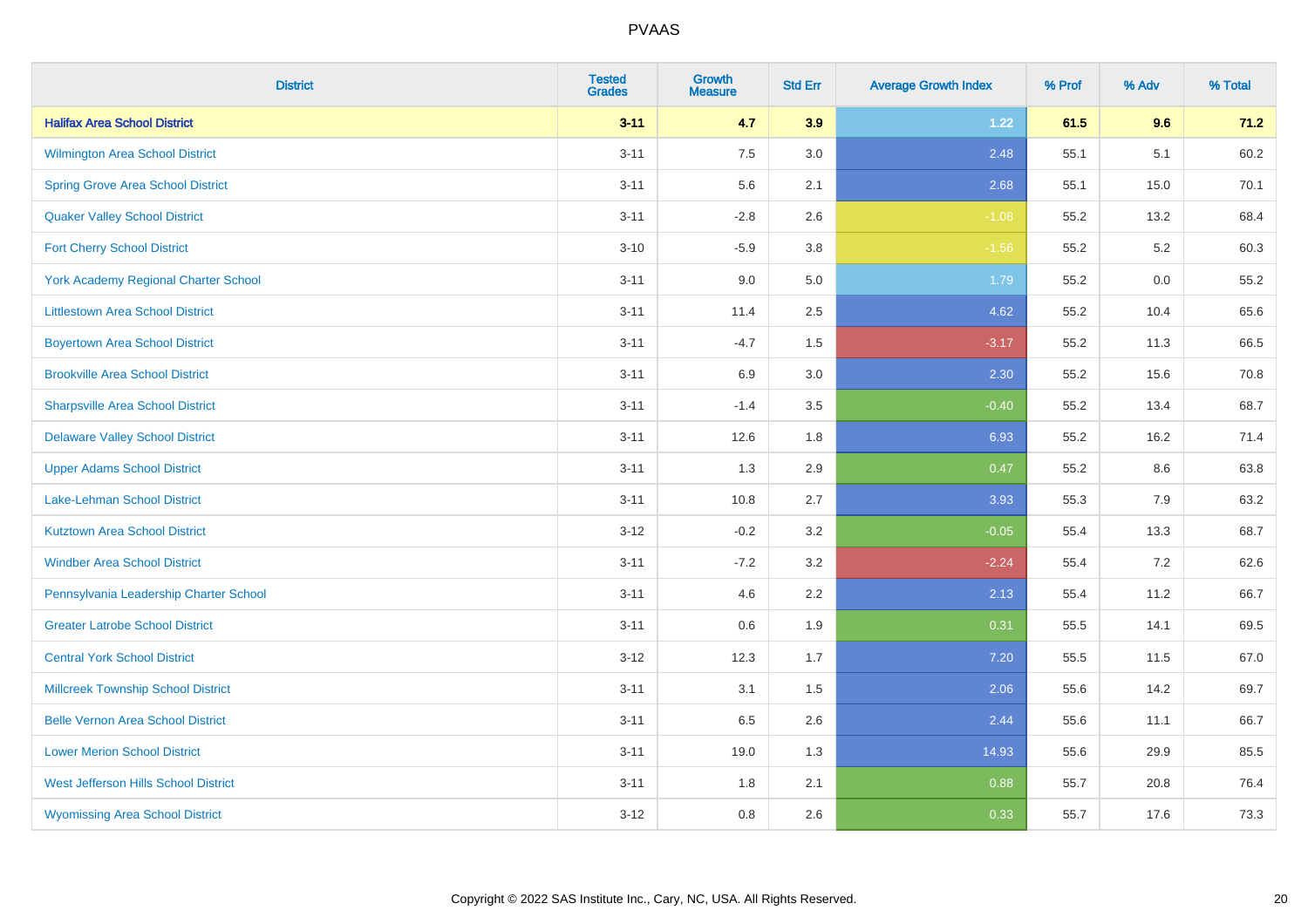| <b>District</b>                              | <b>Tested</b><br><b>Grades</b> | <b>Growth</b><br><b>Measure</b> | <b>Std Err</b> | <b>Average Growth Index</b> | % Prof | % Adv | % Total |
|----------------------------------------------|--------------------------------|---------------------------------|----------------|-----------------------------|--------|-------|---------|
| <b>Halifax Area School District</b>          | $3 - 11$                       | 4.7                             | 3.9            | 1.22                        | 61.5   | 9.6   | 71.2    |
| <b>Charleroi School District</b>             | $3 - 11$                       | $-2.6$                          | 3.0            | $-0.86$                     | 55.7   | 7.4   | 63.1    |
| <b>Coudersport Area School District</b>      | $3 - 11$                       | 7.7                             | 3.7            | 2.06                        | 55.7   | 8.2   | 63.9    |
| <b>East Penn School District</b>             | $3 - 11$                       | 4.1                             | 1.3            | 3.27                        | 55.8   | 11.5  | 67.3    |
| <b>North Penn School District</b>            | $3 - 11$                       | 9.1                             | 1.1            | 8.36                        | 55.8   | 17.0  | 72.8    |
| <b>Blackhawk School District</b>             | $3 - 11$                       | 4.7                             | 2.3            | 2.01                        | 55.8   | 8.8   | 64.6    |
| <b>Bloomsburg Area School District</b>       | $3 - 10$                       | 0.7                             | 3.0            | 0.23                        | 55.9   | 11.8  | 67.6    |
| <b>Dallastown Area School District</b>       | $3 - 11$                       | 13.5                            | 1.5            | 8.84                        | 56.0   | 17.9  | 73.8    |
| <b>Mercer Area School District</b>           | $3 - 11$                       | $-0.2$                          | 3.3            | $-0.06$                     | 56.0   | 8.0   | 64.0    |
| <b>Abington School District</b>              | $3 - 10$                       | $-11.5$                         | 1.9            | $-6.00$                     | 56.2   | 11.6  | 67.8    |
| <b>Slippery Rock Area School District</b>    | $3 - 11$                       | $-6.3$                          | 2.5            | $-2.51$                     | 56.2   | 9.5   | 65.7    |
| <b>Otto-Eldred School District</b>           | $3 - 11$                       | $-0.7$                          | 4.2            | $-0.15$                     | 56.2   | 6.2   | 62.5    |
| <b>Central Cambria School District</b>       | $3 - 11$                       | $3.0\,$                         | 2.5            | 1.17                        | 56.2   | 9.7   | 66.0    |
| <b>Avon Grove School District</b>            | $3 - 10$                       | 10.0                            | 1.6            | 6.26                        | 56.3   | 18.6  | 74.9    |
| <b>Eastern York School District</b>          | $3 - 11$                       | 9.6                             | 2.6            | 3.71                        | 56.3   | 12.6  | 68.9    |
| Palmyra Area School District                 | $3 - 11$                       | 5.6                             | 1.9            | 2.96                        | 56.4   | 15.6  | 72.0    |
| <b>Bermudian Springs School District</b>     | $3 - 11$                       | $-5.5$                          | 2.9            | $-1.94$                     | 56.4   | 6.8   | 63.2    |
| Pennsylvania Virtual Charter School          | $3 - 11$                       | 11.8                            | 3.5            | 3.37                        | 56.5   | 11.1  | 67.6    |
| <b>Quakertown Community School District</b>  | $3 - 12$                       | $-4.4$                          | 1.6            | $-2.70$                     | 56.5   | 10.0  | 66.6    |
| <b>Western Beaver County School District</b> | $3 - 11$                       | $-7.8$                          | 4.2            | $-1.87$                     | 56.5   | 6.5   | 63.0    |
| Fox Chapel Area School District              | $3 - 11$                       | 9.8                             | 1.8            | 5.36                        | 56.6   | 28.6  | 85.2    |
| <b>Carbondale Area School District</b>       | $3 - 10$                       | 7.4                             | 3.3            | 2.25                        | 56.6   | 2.6   | 59.2    |
| <b>West Perry School District</b>            | $3 - 11$                       | 12.5                            | 2.5            | 4.99                        | 56.6   | 8.4   | 65.0    |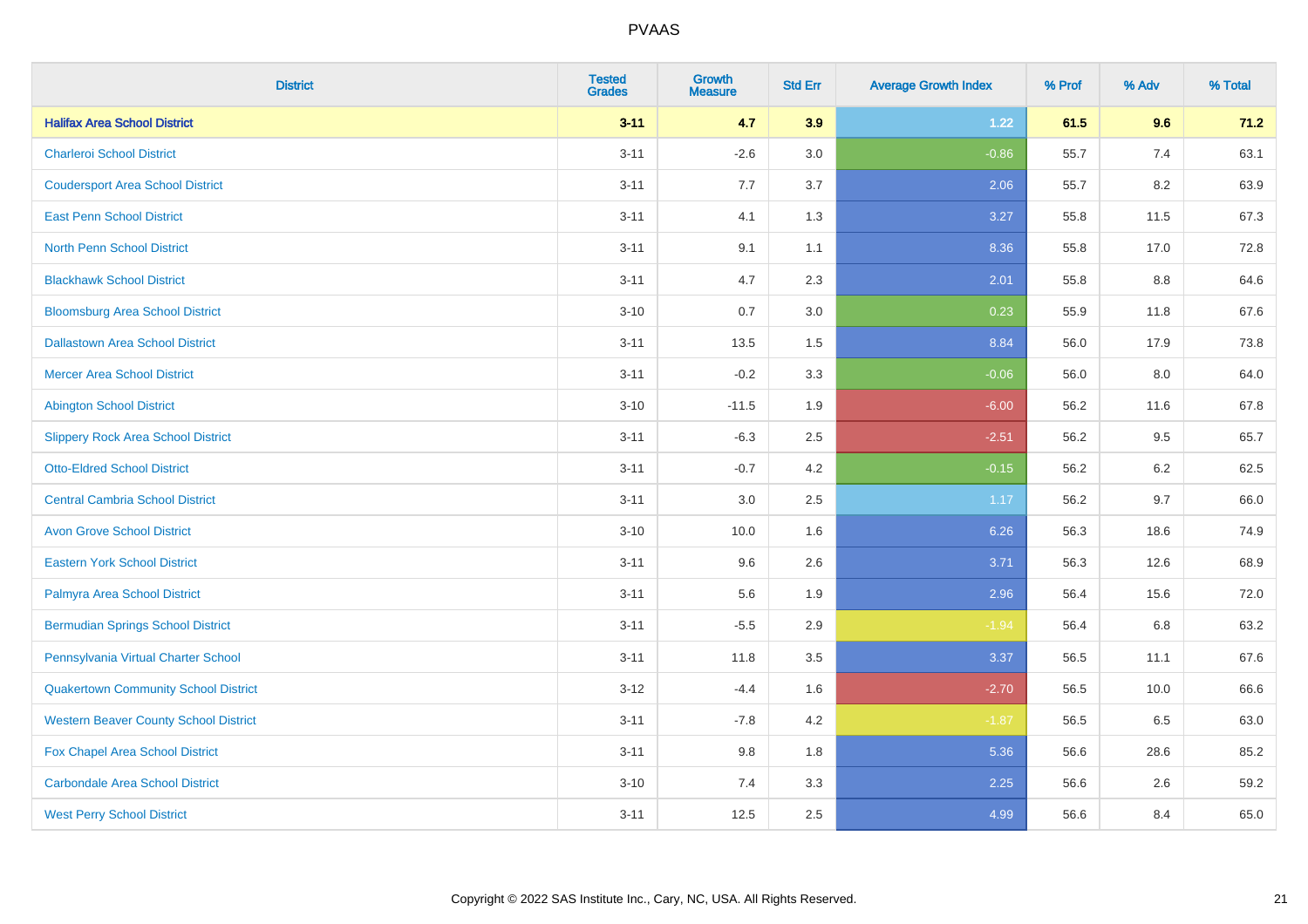| <b>District</b>                               | <b>Tested</b><br><b>Grades</b> | <b>Growth</b><br><b>Measure</b> | <b>Std Err</b> | <b>Average Growth Index</b> | % Prof | % Adv   | % Total |
|-----------------------------------------------|--------------------------------|---------------------------------|----------------|-----------------------------|--------|---------|---------|
| <b>Halifax Area School District</b>           | $3 - 11$                       | 4.7                             | 3.9            | 1.22                        | 61.5   | 9.6     | 71.2    |
| 21st Century Cyber Charter School             | $6 - 12$                       | 5.7                             | 2.3            | 2.50                        | 56.7   | $8.3\,$ | 65.0    |
| <b>Southmoreland School District</b>          | $3 - 11$                       | $-8.3$                          | 3.6            | $-2.32$                     | 56.8   | 7.2     | 64.0    |
| Selinsgrove Area School District              | $3 - 12$                       | 8.3                             | 2.3            | 3.54                        | 56.8   | 10.0    | 66.8    |
| <b>Clarion-Limestone Area School District</b> | $3 - 12$                       | $-2.5$                          | 4.1            | $-0.60$                     | 56.8   | 6.8     | 63.6    |
| <b>Central Valley School District</b>         | $3 - 10$                       | 4.8                             | 2.4            | 1.98                        | 56.9   | 9.0     | 65.9    |
| Owen J Roberts School District                | $3 - 11$                       | $-12.3$                         | 1.6            | $-7.61$                     | 57.0   | 11.9    | 69.0    |
| <b>Lewisburg Area School District</b>         | $3 - 11$                       | $-2.7$                          | 2.6            | $-1.03$                     | 57.0   | 18.5    | 75.6    |
| Saint Marys Area School District              | $3 - 11$                       | 7.8                             | 2.6            | 3.04                        | 57.0   | 8.2     | 65.2    |
| <b>Hollidaysburg Area School District</b>     | $3 - 11$                       | 6.0                             | 2.1            | 2.88                        | 57.1   | 12.3    | 69.4    |
| Mechanicsburg Area School District            | $3 - 11$                       | 5.9                             | 1.8            | 3.29                        | 57.2   | 13.7    | 70.9    |
| <b>Seneca Valley School District</b>          | $3 - 11$                       | $-1.4$                          | 1.4            | $-0.99$                     | 57.2   | 11.4    | 68.6    |
| <b>Fairview School District</b>               | $3 - 11$                       | 3.4                             | 2.6            | 1.32                        | 57.2   | 17.6    | 74.8    |
| <b>Pleasant Valley School District</b>        | $3 - 11$                       | 3.1                             | 2.0            | 1.57                        | 57.2   | 5.5     | 62.8    |
| <b>Danville Area School District</b>          | $3 - 11$                       | 0.4                             | 2.6            | 0.15                        | 57.4   | 18.4    | 75.7    |
| Northern York County School District          | $3 - 11$                       | 15.6                            | 2.0            | 7.98                        | 57.4   | 11.5    | 68.8    |
| <b>Kiski Area School District</b>             | $3 - 11$                       | $-3.7$                          | 2.0            | $-1.86$                     | 57.4   | 10.4    | 67.8    |
| <b>Crestwood School District</b>              | $3 - 11$                       | $-0.4$                          | 2.4            | $-0.17$                     | 57.4   | 17.0    | 74.4    |
| <b>Beaver Area School District</b>            | $3 - 10$                       | 4.7                             | 2.4            | 1.94                        | 57.4   | 16.8    | 74.2    |
| <b>Palmerton Area School District</b>         | $3 - 11$                       | $-1.2$                          | 3.0            | $-0.39$                     | 57.4   | 5.0     | 62.4    |
| <b>Hermitage School District</b>              | $3 - 12$                       | 3.8                             | 2.4            | 1.60                        | 57.5   | 9.3     | 66.8    |
| <b>Freeport Area School District</b>          | $3 - 10$                       | 9.7                             | 2.5            | 3.91                        | 57.5   | 17.8    | 75.3    |
| <b>Marple Newtown School District</b>         | $3 - 11$                       | 2.0                             | 2.4            | 0.81                        | 57.6   | 12.8    | 70.4    |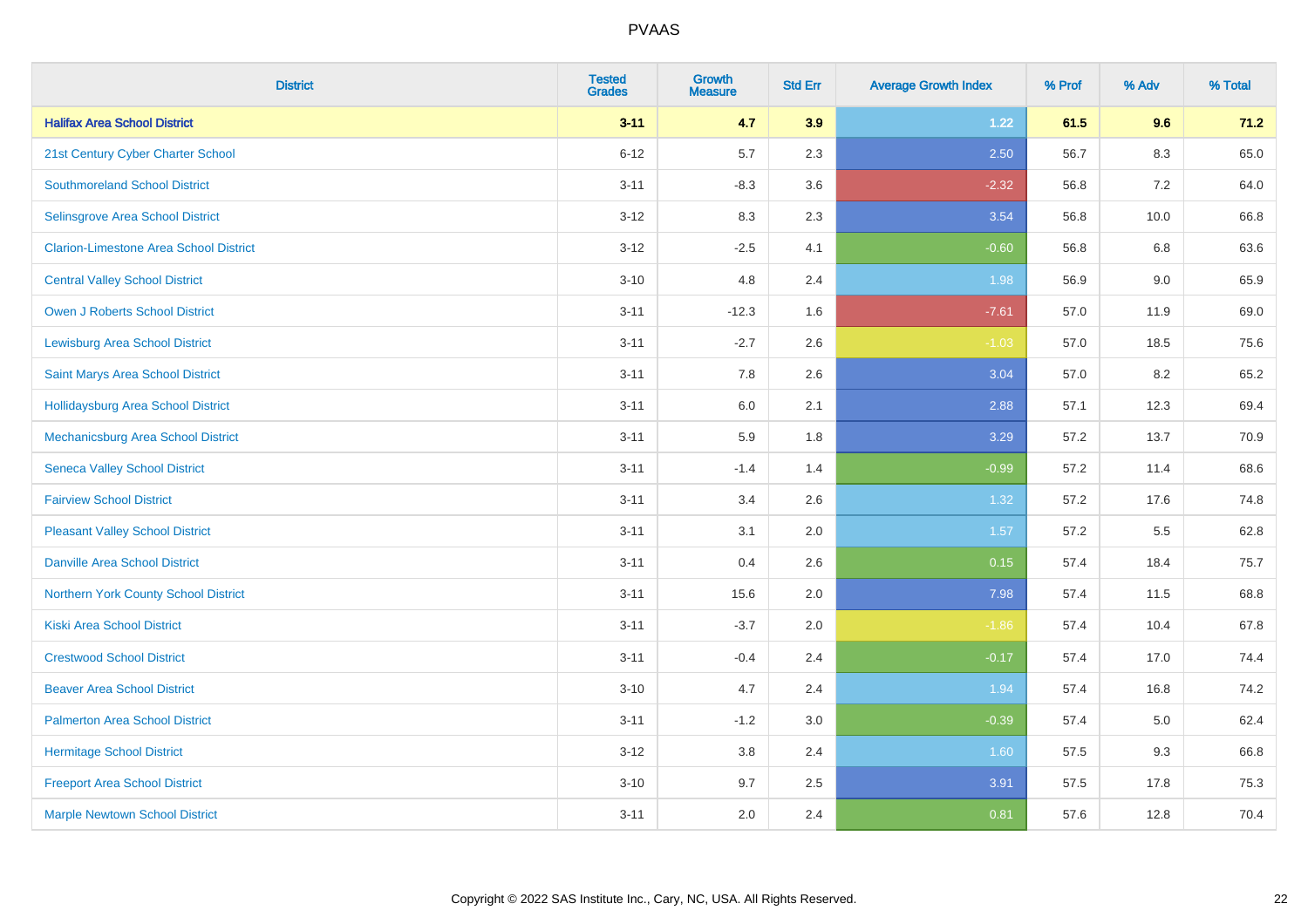| <b>District</b>                                | <b>Tested</b><br><b>Grades</b> | <b>Growth</b><br><b>Measure</b> | <b>Std Err</b> | <b>Average Growth Index</b> | % Prof | % Adv | % Total |
|------------------------------------------------|--------------------------------|---------------------------------|----------------|-----------------------------|--------|-------|---------|
| <b>Halifax Area School District</b>            | $3 - 11$                       | 4.7                             | 3.9            | 1.22                        | 61.5   | 9.6   | 71.2    |
| Southeastern Greene School District            | $3 - 10$                       | 3.3                             | 4.6            | 0.72                        | 57.6   | 6.1   | 63.6    |
| <b>Mcguffey School District</b>                | $3 - 11$                       | 2.1                             | 2.6            | 0.81                        | 57.7   | 3.1   | 60.8    |
| <b>Upper Perkiomen School District</b>         | $3 - 11$                       | 22.1                            | 2.1            | 10.74                       | 57.7   | 13.2  | 70.9    |
| <b>Mountain View School District</b>           | $3 - 11$                       | 20.9                            | 3.5            | 5.91                        | 57.8   | 20.3  | 78.1    |
| <b>Fairfield Area School District</b>          | $3 - 11$                       | $-5.6$                          | 3.4            | $-1.66$                     | 57.9   | 4.0   | 61.8    |
| <b>Riverview School District</b>               | $3 - 11$                       | $-4.6$                          | 3.8            | $-1.20$                     | 57.9   | 15.8  | 73.7    |
| <b>Upper Moreland Township School District</b> | $3 - 11$                       | $-5.0$                          | 2.2            | $-2.31$                     | 57.9   | 4.0   | 61.9    |
| <b>Mars Area School District</b>               | $3 - 10$                       | 5.7                             | 2.1            | 2.75                        | 57.9   | 18.2  | 76.1    |
| <b>Midd-West School District</b>               | $3 - 11$                       | 10.3                            | 2.7            | 3.80                        | 58.0   | 13.4  | 71.4    |
| <b>State College Area School District</b>      | $3 - 11$                       | 20.5                            | 1.4            | 14.33                       | 58.0   | 25.9  | 84.0    |
| <b>Parkland School District</b>                | $3 - 11$                       | 5.3                             | 1.2            | 4.30                        | 58.0   | 22.3  | 80.4    |
| <b>Hempfield School District</b>               | $3 - 11$                       | 0.1                             | 1.4            | 0.08                        | 58.2   | 9.9   | 68.2    |
| <b>Abington Heights School District</b>        | $3 - 11$                       | 13.5                            | 2.2            | 6.27                        | 58.3   | 16.2  | 74.5    |
| <b>Wissahickon School District</b>             | $3 - 10$                       | 12.5                            | 1.8            | 6.85                        | 58.3   | 22.4  | 80.7    |
| <b>Commodore Perry School District</b>         | $3 - 11$                       | 3.2                             | 5.5            | 0.58                        | 58.3   | 0.0   | 58.3    |
| <b>Hopewell Area School District</b>           | $3 - 11$                       | 2.6                             | 2.7            | 0.97                        | 58.4   | 4.0   | 62.4    |
| <b>Norwin School District</b>                  | $3 - 11$                       | 18.0                            | 1.7            | 10.37                       | 58.5   | 27.0  | 85.4    |
| <b>Burrell School District</b>                 | $3 - 11$                       | 4.5                             | 3.1            | 1.48                        | 58.5   | 13.8  | 72.3    |
| <b>Baldwin-Whitehall School District</b>       | $3 - 11$                       | 1.8                             | 1.9            | 0.94                        | 58.6   | 8.6   | 67.1    |
| <b>Moon Area School District</b>               | $3 - 11$                       | 8.2                             | 1.9            | 4.25                        | 58.7   | 18.5  | 77.2    |
| <b>Neshaminy School District</b>               | $3 - 11$                       | 4.0                             | 1.3            | 3.02                        | 58.7   | 9.5   | 68.2    |
| <b>Canon-Mcmillan School District</b>          | $3 - 11$                       | $-0.8$                          | 1.6            | $-0.50$                     | 58.7   | 15.9  | 74.6    |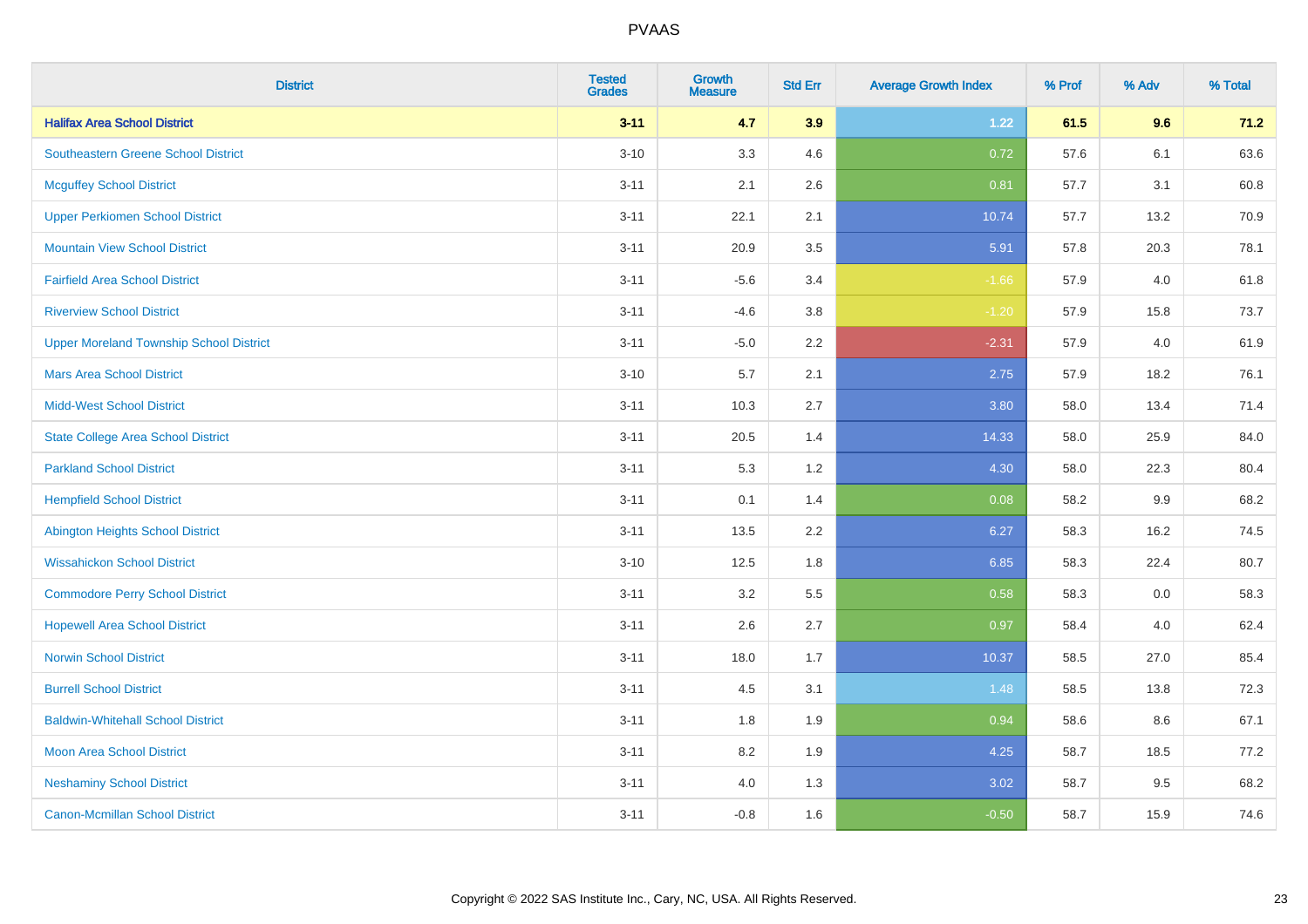| <b>District</b>                                    | <b>Tested</b><br><b>Grades</b> | <b>Growth</b><br><b>Measure</b> | <b>Std Err</b> | <b>Average Growth Index</b> | % Prof | % Adv   | % Total |
|----------------------------------------------------|--------------------------------|---------------------------------|----------------|-----------------------------|--------|---------|---------|
| <b>Halifax Area School District</b>                | $3 - 11$                       | 4.7                             | 3.9            | 1.22                        | 61.5   | 9.6     | 71.2    |
| <b>Avon Grove Charter School</b>                   | $3 - 11$                       | 9.0                             | 2.9            | 3.13                        | 58.8   | 16.7    | 75.5    |
| <b>North Hills School District</b>                 | $3 - 11$                       | $-1.8$                          | 1.8            | $-0.96$                     | 59.1   | 14.1    | 73.2    |
| <b>School Lane Charter School</b>                  | $3 - 11$                       | 12.4                            | 3.6            | 3.43                        | 59.1   | $9.8\,$ | 68.9    |
| <b>Ligonier Valley School District</b>             | $3 - 11$                       | 4.2                             | 3.1            | 1.34                        | 59.1   | 10.3    | 69.5    |
| <b>Nazareth Area School District</b>               | $3 - 11$                       | $-4.7$                          | 1.7            | $-2.82$                     | 59.2   | 9.9     | 69.0    |
| <b>Westinghouse Arts Academy Charter School</b>    | $9 - 10$                       | $-0.7$                          | 3.6            | $-0.19$                     | 59.2   | 8.4     | 67.6    |
| <b>Upper Merion Area School District</b>           | $3 - 11$                       | 15.3                            | 2.0            | 7.62                        | 59.3   | 19.3    | 78.6    |
| Capital Area School for the Arts Charter School    | $9 - 11$                       | 5.8                             | 4.1            | 1.39                        | 59.3   | 18.6    | 78.0    |
| North Allegheny School District                    | $3 - 11$                       | 17.4                            | 1.3            | 13.52                       | 59.5   | 28.1    | 87.6    |
| <b>Lincoln Park Performing Arts Charter School</b> | $7 - 11$                       | 3.6                             | 2.5            | 1.42                        | 59.6   | 14.7    | 74.3    |
| <b>Chartiers-Houston School District</b>           | $3 - 10$                       | $-8.6$                          | 3.5            | $-2.41$                     | 59.7   | 4.5     | 64.2    |
| <b>Avonworth School District</b>                   | $3 - 10$                       | $-12.6$                         | 3.1            | $-4.01$                     | 59.8   | 4.6     | 64.4    |
| <b>Peters Township School District</b>             | $3 - 11$                       | 5.0                             | 1.8            | 2.76                        | 59.8   | 26.1    | 85.9    |
| <b>Phoenixville Area School District</b>           | $3 - 11$                       | $-1.7$                          | 2.1            | $-0.83$                     | 59.9   | 10.6    | 70.5    |
| <b>Derry Area School District</b>                  | $3 - 11$                       | 13.2                            | 2.8            | 4.69                        | 60.0   | 12.5    | 72.5    |
| Downingtown Area School District                   | $3 - 11$                       | 12.1                            | 1.1            | 10.67                       | 60.0   | 23.5    | 83.6    |
| <b>Pennsbury School District</b>                   | $3 - 11$                       | 11.7                            | 1.5            | 7.90                        | 60.1   | 21.3    | 81.3    |
| <b>South Western School District</b>               | $3 - 12$                       | 3.9                             | 1.9            | 2.08                        | 60.2   | 8.1     | 68.3    |
| <b>Colonial School District</b>                    | $3 - 11$                       | 14.0                            | 1.7            | 8.21                        | 60.2   | 19.6    | 79.8    |
| <b>Conestoga Valley School District</b>            | $3 - 11$                       | 8.7                             | 1.8            | 4.69                        | 60.3   | 13.5    | 73.8    |
| <b>United School District</b>                      | $3 - 11$                       | 2.1                             | 3.4            | 0.63                        | 60.3   | 6.6     | 66.9    |
| <b>Lakeview School District</b>                    | $3 - 11$                       | $-0.9$                          | 3.7            | $-0.24$                     | 60.3   | 3.2     | 63.5    |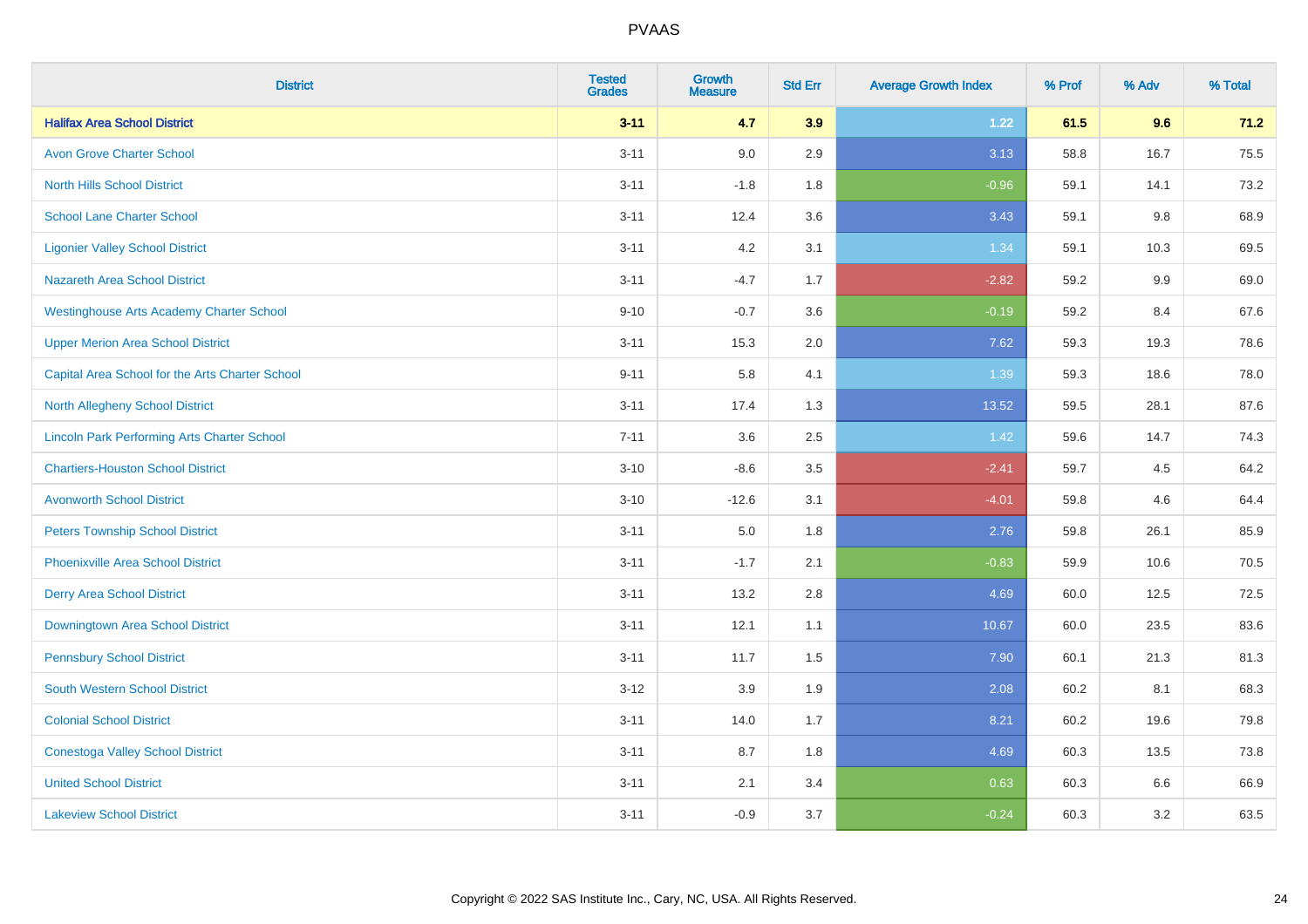| <b>District</b>                          | <b>Tested</b><br><b>Grades</b> | <b>Growth</b><br><b>Measure</b> | <b>Std Err</b> | <b>Average Growth Index</b> | % Prof | % Adv   | % Total |
|------------------------------------------|--------------------------------|---------------------------------|----------------|-----------------------------|--------|---------|---------|
| <b>Halifax Area School District</b>      | $3 - 11$                       | 4.7                             | 3.9            | 1.22                        | 61.5   | 9.6     | 71.2    |
| <b>Tyrone Area School District</b>       | $3 - 12$                       | 19.7                            | 2.5            | 7.87                        | 60.4   | 16.7    | 77.1    |
| <b>Everett Area School District</b>      | $3 - 11$                       | 5.0                             | 3.4            | 1.47                        | 60.5   | 1.3     | 61.8    |
| <b>Donegal School District</b>           | $3 - 12$                       | 3.1                             | 2.4            | 1.29                        | 60.6   | 9.1     | 69.7    |
| <b>Pine-Richland School District</b>     | $3 - 11$                       | 11.5                            | 1.8            | 6.31                        | 60.6   | 24.4    | 85.0    |
| <b>Cumberland Valley School District</b> | $3 - 12$                       | 18.5                            | 1.3            | 14.64                       | 60.7   | 23.4    | 84.1    |
| East Pennsboro Area School District      | $3 - 11$                       | $-4.2$                          | 2.5            | $-1.71$                     | 60.8   | 8.5     | 69.3    |
| <b>Upper Dublin School District</b>      | $3 - 12$                       | 15.4                            | 1.8            | 8.53                        | 60.8   | 24.8    | 85.6    |
| Spring-Ford Area School District         | $3 - 11$                       | 6.0                             | 1.3            | 4.46                        | 60.8   | 16.5    | 77.4    |
| <b>Springfield School District</b>       | $3 - 11$                       | 13.8                            | 1.7            | 7.99                        | 60.9   | 21.5    | 82.4    |
| <b>New Brighton Area School District</b> | $3 - 11$                       | 4.6                             | 3.1            | 1.47                        | 60.9   | 5.8     | 66.7    |
| South Fayette Township School District   | $3 - 11$                       | 1.7                             | 2.0            | 0.88                        | 61.0   | 26.5    | 87.6    |
| <b>Montour School District</b>           | $3 - 11$                       | $-1.8$                          | 2.1            | $-0.88$                     | 61.4   | 15.1    | 76.5    |
| <b>Deer Lakes School District</b>        | $3 - 11$                       | 17.0                            | 2.7            | 6.32                        | 61.5   | 16.4    | 77.9    |
| Penn Cambria School District             | $3 - 11$                       | $-0.0$                          | 2.7            | $-0.01$                     | 61.5   | 7.7     | 69.2    |
| <b>Union Area School District</b>        | $3 - 11$                       | 1.9                             | 4.3            | 0.44                        | 61.5   | $0.0\,$ | 61.5    |
| <b>Halifax Area School District</b>      | $3 - 11$                       | 4.7                             | 3.9            | $1.22$                      | 61.5   | 9.6     | 71.2    |
| <b>Souderton Area School District</b>    | $3 - 11$                       | 12.4                            | 1.5            | 8.28                        | 61.7   | 15.2    | 76.9    |
| <b>Upper Saint Clair School District</b> | $3 - 11$                       | 18.5                            | 1.7            | 10.65                       | 61.8   | 30.1    | 91.9    |
| Mt Lebanon School District               | $3 - 11$                       | $-1.0$                          | 1.5            | $-0.70$                     | 61.9   | 24.0    | 85.9    |
| <b>Richland School District</b>          | $3 - 11$                       | 6.7                             | 2.9            | 2.33                        | 62.2   | 19.2    | 81.4    |
| <b>General Mclane School District</b>    | $3 - 11$                       | 3.1                             | 2.9            | 1.07                        | 62.3   | 4.9     | 67.2    |
| <b>Penn-Trafford School District</b>     | $3 - 11$                       | 13.4                            | 1.7            | 7.87                        | 62.3   | 21.9    | 84.2    |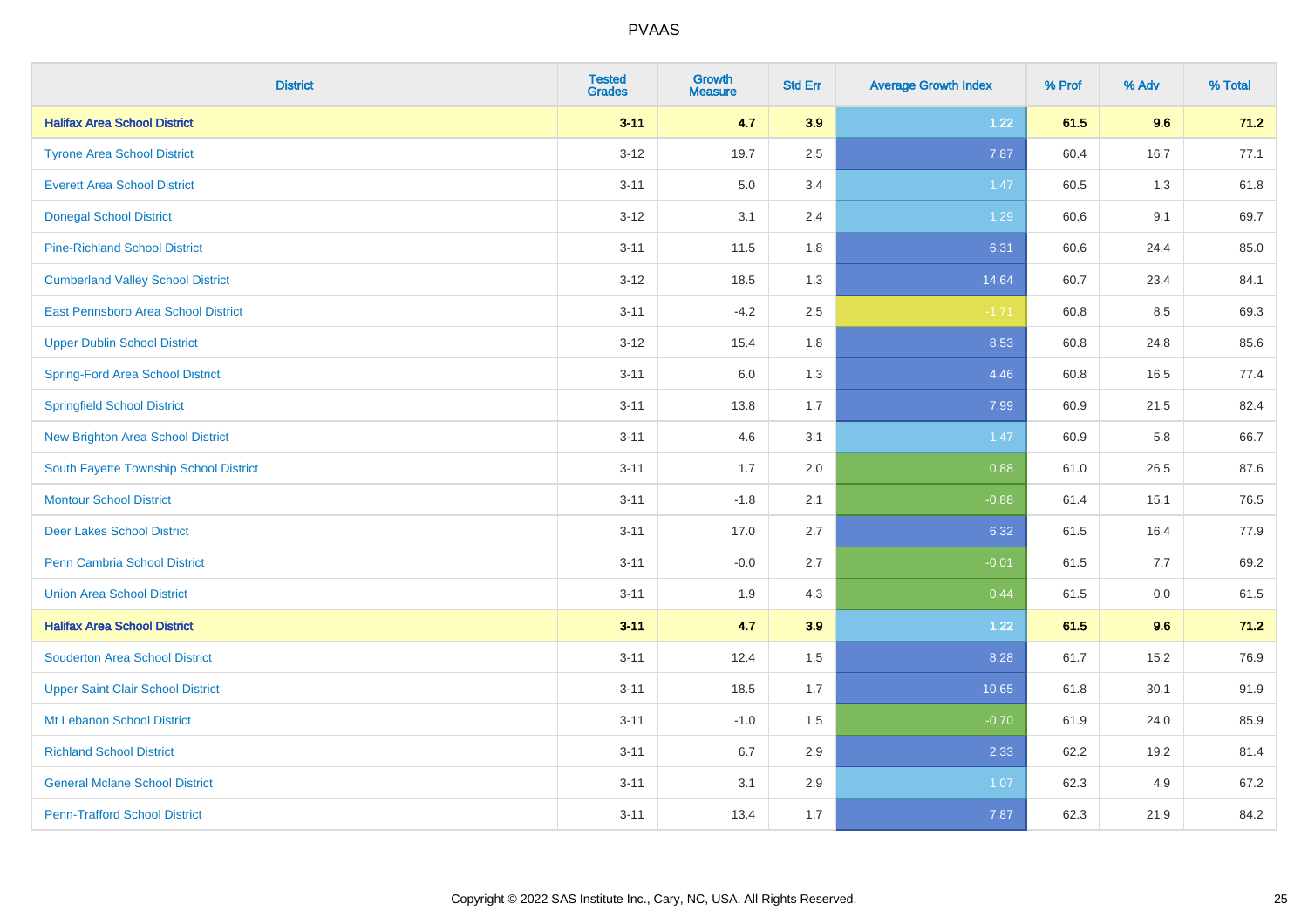| <b>District</b>                                | <b>Tested</b><br><b>Grades</b> | <b>Growth</b><br><b>Measure</b> | <b>Std Err</b> | <b>Average Growth Index</b> | % Prof | % Adv | % Total |
|------------------------------------------------|--------------------------------|---------------------------------|----------------|-----------------------------|--------|-------|---------|
| <b>Halifax Area School District</b>            | $3 - 11$                       | 4.7                             | 3.9            | 1.22                        | 61.5   | 9.6   | 71.2    |
| Lehigh Valley Charter High School For The Arts | $9 - 10$                       | 7.3                             | 2.6            | 2.82                        | 62.3   | 18.2  | 80.5    |
| <b>Neshannock Township School District</b>     | $3 - 10$                       | $-9.7$                          | 2.9            | $-3.34$                     | 62.4   | 5.6   | 67.9    |
| <b>Uniontown Area School District</b>          | $3 - 11$                       | 6.0                             | 3.2            | 1.87                        | 62.4   | 5.9   | 68.2    |
| <b>Greencastle-Antrim School District</b>      | $3 - 11$                       | $-3.0$                          | 2.2            | $-1.36$                     | 62.4   | 9.9   | 72.3    |
| <b>Methacton School District</b>               | $3 - 11$                       | 2.5                             | 1.7            | 1.43                        | 62.5   | 16.4  | 79.0    |
| <b>North East School District</b>              | $3 - 11$                       | $-9.3$                          | 3.1            | $-3.02$                     | 62.6   | 14.4  | 77.0    |
| <b>Springfield Township School District</b>    | $3 - 11$                       | $-18.9$                         | 3.2            | $-5.88$                     | 62.6   | 3.6   | 66.3    |
| <b>Lower Moreland Township School District</b> | $3 - 11$                       | 2.0                             | 2.2            | 0.95                        | 62.8   | 17.0  | 79.8    |
| <b>Council Rock School District</b>            | $3 - 11$                       | 8.9                             | 1.2            | 7.65                        | 62.8   | 16.6  | 79.4    |
| <b>Central Bucks School District</b>           | $3 - 11$                       | 1.6                             | 0.9            | 1.66                        | 63.0   | 16.8  | 79.8    |
| <b>West Allegheny School District</b>          | $3 - 12$                       | 4.0                             | 2.1            | 1.96                        | 63.1   | 15.7  | 78.8    |
| <b>Belmont Charter School</b>                  | $3 - 10$                       | 16.0                            | 6.5            | 2.45                        | 64.3   | 0.0   | 64.3    |
| <b>Wallingford-Swarthmore School District</b>  | $3 - 10$                       | 0.9                             | 2.4            | 0.38                        | 64.4   | 22.7  | 87.1    |
| <b>Jamestown Area School District</b>          | $3 - 11$                       | 13.5                            | 4.2            | 3.19                        | 64.4   | 13.3  | 77.8    |
| <b>Shanksville-Stonycreek School District</b>  | $3 - 10$                       | 7.0                             | 5.9            | 1.20                        | 64.7   | 17.6  | 82.4    |
| <b>Radnor Township School District</b>         | $3 - 12$                       | 1.0                             | 2.1            | 0.50                        | 65.0   | 23.2  | 88.2    |
| <b>Bethel Park School District</b>             | $3 - 11$                       | 5.6                             | 1.8            | 3.18                        | 65.3   | 18.6  | 83.9    |
| Southern Lehigh School District                | $3 - 11$                       | $-0.4$                          | 2.3            | $-0.17$                     | 66.1   | 11.9  | 78.0    |
| <b>Sullivan County School District</b>         | $3 - 10$                       | $-4.0$                          | 4.4            | $-0.90$                     | 66.7   | 2.6   | 69.2    |
| <b>Franklin Regional School District</b>       | $3 - 11$                       | 2.0                             | 1.9            | 1.02                        | 66.7   | 15.5  | 82.1    |
| <b>West Chester Area School District</b>       | $3 - 11$                       | 12.6                            | 1.2            | 10.38                       | 66.8   | 20.2  | 87.0    |
| <b>Garnet Valley School District</b>           | $3 - 10$                       | 10.9                            | 1.7            | 6.53                        | 67.1   | 19.0  | 86.1    |